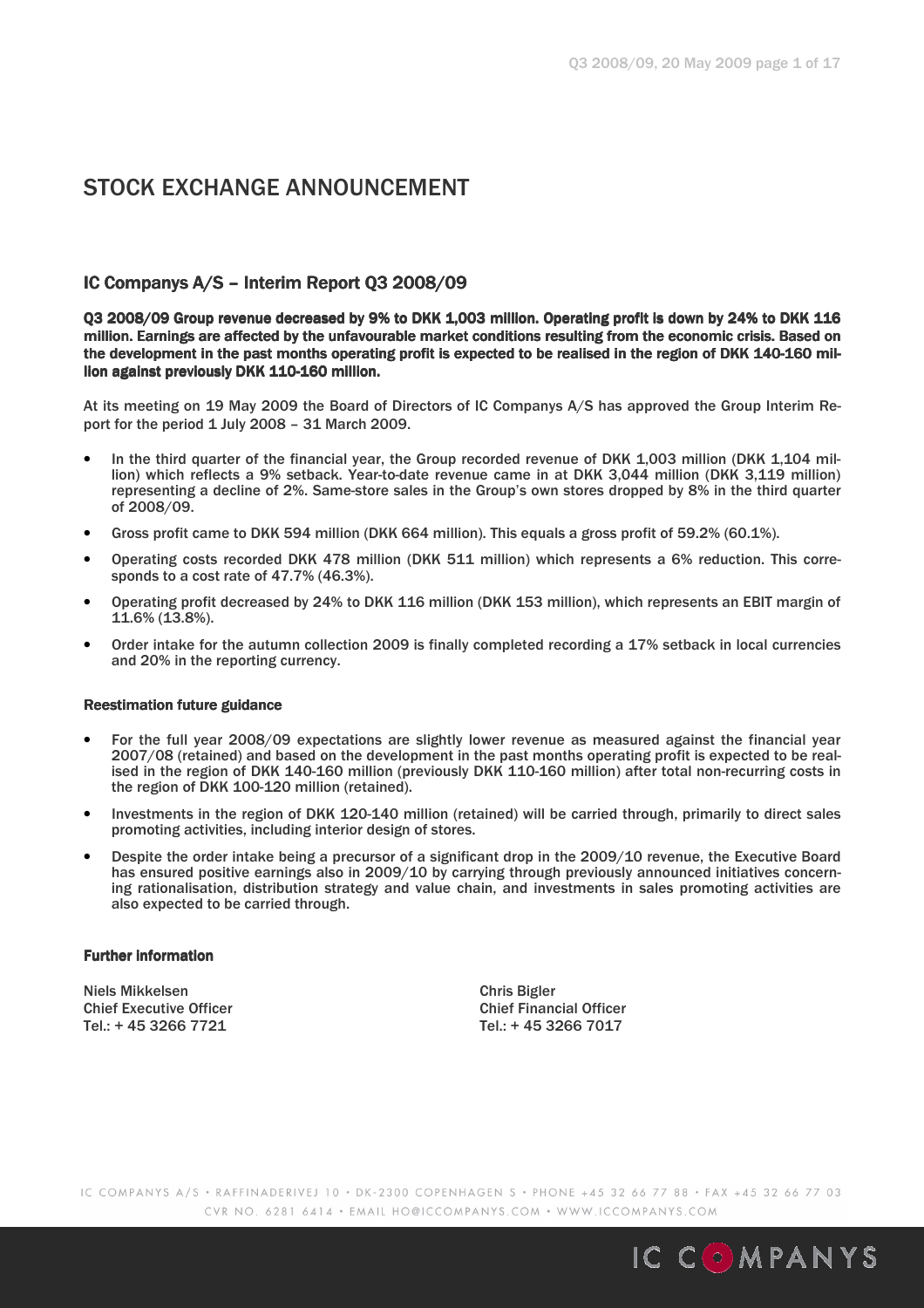# FINANCIAL HIGHLIGHTS AND KEY RATIOS

| <b>DKK million</b><br>3 months<br>3 months<br>12 months<br>9 months<br>9 months<br><b>Income statement</b><br>3,737.2<br>Revenue<br>1,003.1<br>1.103.9<br>3.044.1<br>3,119.1<br>594.2<br>663.7<br>1,805.2<br>1,892.7<br>2,258.8<br><b>Gross profit</b><br>144.8<br>183.4<br>534.6<br>462.1<br>Operating profit before depreciation & amortisation (EBITDA)<br>409.2<br>Operating profit before goodwill write down<br>116.2<br>152.5<br>318.3<br>453.1<br>349.3<br>116.2<br>152.5<br>318.3<br>453.1<br>349.3<br><b>Operating profit (EBIT)</b><br>Net financial items<br>(2.8)<br>(21.7)<br>(19.9)<br>(6.6)<br>(31.9)<br>Profit before tax<br>113.4<br>146.0<br>296.6<br>433.3<br>317.4<br>86.6<br>Profit for the period<br>105.1<br>213.5<br>224.0<br>311.9<br><b>Balance sheet</b><br>786.2<br>786.2<br>825.8<br>842.9<br>842.9<br>Non-current assets<br>1,274.8<br>1,274.8<br>1,106.5<br>1,436.6<br>1,436.6<br><b>Current assets</b><br>2,061.0<br>2,279.5<br>2,061.0<br>2,279.5<br>1,932.3<br><b>Total assets</b><br>643.8<br>473.5<br><b>Total equity</b><br>671.5<br>643.8<br>671.5<br><b>Total liabilities</b><br>1,417.2<br>1,608.0<br>1,417.2<br>1,608.0<br>1.458.8<br><b>Cash flow statement</b><br>Cash flow from operating activities<br>122.6<br>104.5<br>340.1<br>(10.7)<br>(65.4)<br>Cash flow from investing activities<br>(32.2)<br>(31.2)<br>(113.2)<br>(106.0)<br>(138.4)<br>201.6<br>Cash flow from operating and investing activities<br>(96.6)<br>9.4<br>(1.5)<br>(42.9)<br>Cash flow from financing activities<br>(285.3)<br>(95.1)<br>(83.0)<br>(171.4)<br>Cash flow for the period<br>(42.9)<br>(83.7)<br>(191.7)<br>(73.6)<br>(172.9)<br><b>Key ratios</b><br>Gross margin (%)<br>59.2<br>60.1<br>59.3<br>60.7<br>60.4<br>14.4<br>16.6<br>13.4<br>17.1<br>12.4<br>EBITDA margin (%)<br>9.3<br>EBIT margin (%)<br>11.6<br>13.8<br>10.4<br>14.5<br>Return on equity (%)<br>13.5<br>17.0<br>38.2<br>45.8<br>43.1<br>31.2<br>31.2<br>24.5<br>Equity ratio (%)<br>29.5<br>29.5<br>1,401.1<br>1,386.2<br>1,327.5<br>1,337.7<br>1,193.5<br>Average capital employed including goodwill<br>8.3<br>33.9<br>29.3<br>Return on capital employed (%)<br>11.0<br>24.0<br>724.8<br>730.6<br>730.6<br>639.0<br>Net interest-bearing debt, end of period<br>724.8<br>112.6<br>108.8<br>112.6<br>108.8<br>135.0<br>Financial leverage (%)<br>Share data*<br>Diluted average number of shares<br>excluding treasury shares (thousand)<br>16,522.1<br>17,471.3<br>16,525.8<br>17,629.6<br>17,415.8<br>180.0<br>Market price, end of period, DKK<br>65.0<br>65.0<br>180.0<br>156.0<br>5.2<br>5.9<br>12.9<br>17.4<br>12.6<br>Diluted earnings per share, DKK<br>19.5<br>Diluted cash flow per share, DKK<br>(3.7)<br>7.4<br>5.9<br>(0.6)<br>38.2<br>Diluted net asset value per share, DKK<br>37.5<br>38.2<br>37.5<br>28.0<br>12.4<br>Diluted price / earning, DKK<br>12.4<br>30.5<br>5.0<br>10.3<br><b>Employees</b><br>Number of employees<br>(full-time equivalents at the end of the period)<br>2.477<br>2,436<br>2.477<br>2.436<br>2,441<br>* In diluted values the effects of the share and steels entian programmes of IC Companys' programmes are included | Q3<br>2008/09 | Q3<br>2007/08 | 2008/09 | 2007/08 | 2007/08 |
|-------------------------------------------------------------------------------------------------------------------------------------------------------------------------------------------------------------------------------------------------------------------------------------------------------------------------------------------------------------------------------------------------------------------------------------------------------------------------------------------------------------------------------------------------------------------------------------------------------------------------------------------------------------------------------------------------------------------------------------------------------------------------------------------------------------------------------------------------------------------------------------------------------------------------------------------------------------------------------------------------------------------------------------------------------------------------------------------------------------------------------------------------------------------------------------------------------------------------------------------------------------------------------------------------------------------------------------------------------------------------------------------------------------------------------------------------------------------------------------------------------------------------------------------------------------------------------------------------------------------------------------------------------------------------------------------------------------------------------------------------------------------------------------------------------------------------------------------------------------------------------------------------------------------------------------------------------------------------------------------------------------------------------------------------------------------------------------------------------------------------------------------------------------------------------------------------------------------------------------------------------------------------------------------------------------------------------------------------------------------------------------------------------------------------------------------------------------------------------------------------------------------------------------------------------------------------------------------------------------------------------------------------------------------------------------------------------------------------------------------------------------------------------------------------------------------------------------------------------------------------------------------------------------------------------------------------------------------------------------------------------------------------------------------------------------------------------------------------------------------------------------------------------------------------|---------------|---------------|---------|---------|---------|
|                                                                                                                                                                                                                                                                                                                                                                                                                                                                                                                                                                                                                                                                                                                                                                                                                                                                                                                                                                                                                                                                                                                                                                                                                                                                                                                                                                                                                                                                                                                                                                                                                                                                                                                                                                                                                                                                                                                                                                                                                                                                                                                                                                                                                                                                                                                                                                                                                                                                                                                                                                                                                                                                                                                                                                                                                                                                                                                                                                                                                                                                                                                                                                         |               |               |         |         |         |
|                                                                                                                                                                                                                                                                                                                                                                                                                                                                                                                                                                                                                                                                                                                                                                                                                                                                                                                                                                                                                                                                                                                                                                                                                                                                                                                                                                                                                                                                                                                                                                                                                                                                                                                                                                                                                                                                                                                                                                                                                                                                                                                                                                                                                                                                                                                                                                                                                                                                                                                                                                                                                                                                                                                                                                                                                                                                                                                                                                                                                                                                                                                                                                         |               |               |         |         |         |
|                                                                                                                                                                                                                                                                                                                                                                                                                                                                                                                                                                                                                                                                                                                                                                                                                                                                                                                                                                                                                                                                                                                                                                                                                                                                                                                                                                                                                                                                                                                                                                                                                                                                                                                                                                                                                                                                                                                                                                                                                                                                                                                                                                                                                                                                                                                                                                                                                                                                                                                                                                                                                                                                                                                                                                                                                                                                                                                                                                                                                                                                                                                                                                         |               |               |         |         |         |
|                                                                                                                                                                                                                                                                                                                                                                                                                                                                                                                                                                                                                                                                                                                                                                                                                                                                                                                                                                                                                                                                                                                                                                                                                                                                                                                                                                                                                                                                                                                                                                                                                                                                                                                                                                                                                                                                                                                                                                                                                                                                                                                                                                                                                                                                                                                                                                                                                                                                                                                                                                                                                                                                                                                                                                                                                                                                                                                                                                                                                                                                                                                                                                         |               |               |         |         |         |
|                                                                                                                                                                                                                                                                                                                                                                                                                                                                                                                                                                                                                                                                                                                                                                                                                                                                                                                                                                                                                                                                                                                                                                                                                                                                                                                                                                                                                                                                                                                                                                                                                                                                                                                                                                                                                                                                                                                                                                                                                                                                                                                                                                                                                                                                                                                                                                                                                                                                                                                                                                                                                                                                                                                                                                                                                                                                                                                                                                                                                                                                                                                                                                         |               |               |         |         |         |
|                                                                                                                                                                                                                                                                                                                                                                                                                                                                                                                                                                                                                                                                                                                                                                                                                                                                                                                                                                                                                                                                                                                                                                                                                                                                                                                                                                                                                                                                                                                                                                                                                                                                                                                                                                                                                                                                                                                                                                                                                                                                                                                                                                                                                                                                                                                                                                                                                                                                                                                                                                                                                                                                                                                                                                                                                                                                                                                                                                                                                                                                                                                                                                         |               |               |         |         |         |
|                                                                                                                                                                                                                                                                                                                                                                                                                                                                                                                                                                                                                                                                                                                                                                                                                                                                                                                                                                                                                                                                                                                                                                                                                                                                                                                                                                                                                                                                                                                                                                                                                                                                                                                                                                                                                                                                                                                                                                                                                                                                                                                                                                                                                                                                                                                                                                                                                                                                                                                                                                                                                                                                                                                                                                                                                                                                                                                                                                                                                                                                                                                                                                         |               |               |         |         |         |
|                                                                                                                                                                                                                                                                                                                                                                                                                                                                                                                                                                                                                                                                                                                                                                                                                                                                                                                                                                                                                                                                                                                                                                                                                                                                                                                                                                                                                                                                                                                                                                                                                                                                                                                                                                                                                                                                                                                                                                                                                                                                                                                                                                                                                                                                                                                                                                                                                                                                                                                                                                                                                                                                                                                                                                                                                                                                                                                                                                                                                                                                                                                                                                         |               |               |         |         |         |
|                                                                                                                                                                                                                                                                                                                                                                                                                                                                                                                                                                                                                                                                                                                                                                                                                                                                                                                                                                                                                                                                                                                                                                                                                                                                                                                                                                                                                                                                                                                                                                                                                                                                                                                                                                                                                                                                                                                                                                                                                                                                                                                                                                                                                                                                                                                                                                                                                                                                                                                                                                                                                                                                                                                                                                                                                                                                                                                                                                                                                                                                                                                                                                         |               |               |         |         |         |
|                                                                                                                                                                                                                                                                                                                                                                                                                                                                                                                                                                                                                                                                                                                                                                                                                                                                                                                                                                                                                                                                                                                                                                                                                                                                                                                                                                                                                                                                                                                                                                                                                                                                                                                                                                                                                                                                                                                                                                                                                                                                                                                                                                                                                                                                                                                                                                                                                                                                                                                                                                                                                                                                                                                                                                                                                                                                                                                                                                                                                                                                                                                                                                         |               |               |         |         |         |
|                                                                                                                                                                                                                                                                                                                                                                                                                                                                                                                                                                                                                                                                                                                                                                                                                                                                                                                                                                                                                                                                                                                                                                                                                                                                                                                                                                                                                                                                                                                                                                                                                                                                                                                                                                                                                                                                                                                                                                                                                                                                                                                                                                                                                                                                                                                                                                                                                                                                                                                                                                                                                                                                                                                                                                                                                                                                                                                                                                                                                                                                                                                                                                         |               |               |         |         |         |
|                                                                                                                                                                                                                                                                                                                                                                                                                                                                                                                                                                                                                                                                                                                                                                                                                                                                                                                                                                                                                                                                                                                                                                                                                                                                                                                                                                                                                                                                                                                                                                                                                                                                                                                                                                                                                                                                                                                                                                                                                                                                                                                                                                                                                                                                                                                                                                                                                                                                                                                                                                                                                                                                                                                                                                                                                                                                                                                                                                                                                                                                                                                                                                         |               |               |         |         |         |
|                                                                                                                                                                                                                                                                                                                                                                                                                                                                                                                                                                                                                                                                                                                                                                                                                                                                                                                                                                                                                                                                                                                                                                                                                                                                                                                                                                                                                                                                                                                                                                                                                                                                                                                                                                                                                                                                                                                                                                                                                                                                                                                                                                                                                                                                                                                                                                                                                                                                                                                                                                                                                                                                                                                                                                                                                                                                                                                                                                                                                                                                                                                                                                         |               |               |         |         |         |
|                                                                                                                                                                                                                                                                                                                                                                                                                                                                                                                                                                                                                                                                                                                                                                                                                                                                                                                                                                                                                                                                                                                                                                                                                                                                                                                                                                                                                                                                                                                                                                                                                                                                                                                                                                                                                                                                                                                                                                                                                                                                                                                                                                                                                                                                                                                                                                                                                                                                                                                                                                                                                                                                                                                                                                                                                                                                                                                                                                                                                                                                                                                                                                         |               |               |         |         |         |
|                                                                                                                                                                                                                                                                                                                                                                                                                                                                                                                                                                                                                                                                                                                                                                                                                                                                                                                                                                                                                                                                                                                                                                                                                                                                                                                                                                                                                                                                                                                                                                                                                                                                                                                                                                                                                                                                                                                                                                                                                                                                                                                                                                                                                                                                                                                                                                                                                                                                                                                                                                                                                                                                                                                                                                                                                                                                                                                                                                                                                                                                                                                                                                         |               |               |         |         |         |
|                                                                                                                                                                                                                                                                                                                                                                                                                                                                                                                                                                                                                                                                                                                                                                                                                                                                                                                                                                                                                                                                                                                                                                                                                                                                                                                                                                                                                                                                                                                                                                                                                                                                                                                                                                                                                                                                                                                                                                                                                                                                                                                                                                                                                                                                                                                                                                                                                                                                                                                                                                                                                                                                                                                                                                                                                                                                                                                                                                                                                                                                                                                                                                         |               |               |         |         |         |
|                                                                                                                                                                                                                                                                                                                                                                                                                                                                                                                                                                                                                                                                                                                                                                                                                                                                                                                                                                                                                                                                                                                                                                                                                                                                                                                                                                                                                                                                                                                                                                                                                                                                                                                                                                                                                                                                                                                                                                                                                                                                                                                                                                                                                                                                                                                                                                                                                                                                                                                                                                                                                                                                                                                                                                                                                                                                                                                                                                                                                                                                                                                                                                         |               |               |         |         |         |
|                                                                                                                                                                                                                                                                                                                                                                                                                                                                                                                                                                                                                                                                                                                                                                                                                                                                                                                                                                                                                                                                                                                                                                                                                                                                                                                                                                                                                                                                                                                                                                                                                                                                                                                                                                                                                                                                                                                                                                                                                                                                                                                                                                                                                                                                                                                                                                                                                                                                                                                                                                                                                                                                                                                                                                                                                                                                                                                                                                                                                                                                                                                                                                         |               |               |         |         |         |
|                                                                                                                                                                                                                                                                                                                                                                                                                                                                                                                                                                                                                                                                                                                                                                                                                                                                                                                                                                                                                                                                                                                                                                                                                                                                                                                                                                                                                                                                                                                                                                                                                                                                                                                                                                                                                                                                                                                                                                                                                                                                                                                                                                                                                                                                                                                                                                                                                                                                                                                                                                                                                                                                                                                                                                                                                                                                                                                                                                                                                                                                                                                                                                         |               |               |         |         |         |
|                                                                                                                                                                                                                                                                                                                                                                                                                                                                                                                                                                                                                                                                                                                                                                                                                                                                                                                                                                                                                                                                                                                                                                                                                                                                                                                                                                                                                                                                                                                                                                                                                                                                                                                                                                                                                                                                                                                                                                                                                                                                                                                                                                                                                                                                                                                                                                                                                                                                                                                                                                                                                                                                                                                                                                                                                                                                                                                                                                                                                                                                                                                                                                         |               |               |         |         |         |
|                                                                                                                                                                                                                                                                                                                                                                                                                                                                                                                                                                                                                                                                                                                                                                                                                                                                                                                                                                                                                                                                                                                                                                                                                                                                                                                                                                                                                                                                                                                                                                                                                                                                                                                                                                                                                                                                                                                                                                                                                                                                                                                                                                                                                                                                                                                                                                                                                                                                                                                                                                                                                                                                                                                                                                                                                                                                                                                                                                                                                                                                                                                                                                         |               |               |         |         |         |
|                                                                                                                                                                                                                                                                                                                                                                                                                                                                                                                                                                                                                                                                                                                                                                                                                                                                                                                                                                                                                                                                                                                                                                                                                                                                                                                                                                                                                                                                                                                                                                                                                                                                                                                                                                                                                                                                                                                                                                                                                                                                                                                                                                                                                                                                                                                                                                                                                                                                                                                                                                                                                                                                                                                                                                                                                                                                                                                                                                                                                                                                                                                                                                         |               |               |         |         |         |
|                                                                                                                                                                                                                                                                                                                                                                                                                                                                                                                                                                                                                                                                                                                                                                                                                                                                                                                                                                                                                                                                                                                                                                                                                                                                                                                                                                                                                                                                                                                                                                                                                                                                                                                                                                                                                                                                                                                                                                                                                                                                                                                                                                                                                                                                                                                                                                                                                                                                                                                                                                                                                                                                                                                                                                                                                                                                                                                                                                                                                                                                                                                                                                         |               |               |         |         |         |
|                                                                                                                                                                                                                                                                                                                                                                                                                                                                                                                                                                                                                                                                                                                                                                                                                                                                                                                                                                                                                                                                                                                                                                                                                                                                                                                                                                                                                                                                                                                                                                                                                                                                                                                                                                                                                                                                                                                                                                                                                                                                                                                                                                                                                                                                                                                                                                                                                                                                                                                                                                                                                                                                                                                                                                                                                                                                                                                                                                                                                                                                                                                                                                         |               |               |         |         |         |
|                                                                                                                                                                                                                                                                                                                                                                                                                                                                                                                                                                                                                                                                                                                                                                                                                                                                                                                                                                                                                                                                                                                                                                                                                                                                                                                                                                                                                                                                                                                                                                                                                                                                                                                                                                                                                                                                                                                                                                                                                                                                                                                                                                                                                                                                                                                                                                                                                                                                                                                                                                                                                                                                                                                                                                                                                                                                                                                                                                                                                                                                                                                                                                         |               |               |         |         |         |
|                                                                                                                                                                                                                                                                                                                                                                                                                                                                                                                                                                                                                                                                                                                                                                                                                                                                                                                                                                                                                                                                                                                                                                                                                                                                                                                                                                                                                                                                                                                                                                                                                                                                                                                                                                                                                                                                                                                                                                                                                                                                                                                                                                                                                                                                                                                                                                                                                                                                                                                                                                                                                                                                                                                                                                                                                                                                                                                                                                                                                                                                                                                                                                         |               |               |         |         |         |
|                                                                                                                                                                                                                                                                                                                                                                                                                                                                                                                                                                                                                                                                                                                                                                                                                                                                                                                                                                                                                                                                                                                                                                                                                                                                                                                                                                                                                                                                                                                                                                                                                                                                                                                                                                                                                                                                                                                                                                                                                                                                                                                                                                                                                                                                                                                                                                                                                                                                                                                                                                                                                                                                                                                                                                                                                                                                                                                                                                                                                                                                                                                                                                         |               |               |         |         |         |
|                                                                                                                                                                                                                                                                                                                                                                                                                                                                                                                                                                                                                                                                                                                                                                                                                                                                                                                                                                                                                                                                                                                                                                                                                                                                                                                                                                                                                                                                                                                                                                                                                                                                                                                                                                                                                                                                                                                                                                                                                                                                                                                                                                                                                                                                                                                                                                                                                                                                                                                                                                                                                                                                                                                                                                                                                                                                                                                                                                                                                                                                                                                                                                         |               |               |         |         |         |
|                                                                                                                                                                                                                                                                                                                                                                                                                                                                                                                                                                                                                                                                                                                                                                                                                                                                                                                                                                                                                                                                                                                                                                                                                                                                                                                                                                                                                                                                                                                                                                                                                                                                                                                                                                                                                                                                                                                                                                                                                                                                                                                                                                                                                                                                                                                                                                                                                                                                                                                                                                                                                                                                                                                                                                                                                                                                                                                                                                                                                                                                                                                                                                         |               |               |         |         |         |
|                                                                                                                                                                                                                                                                                                                                                                                                                                                                                                                                                                                                                                                                                                                                                                                                                                                                                                                                                                                                                                                                                                                                                                                                                                                                                                                                                                                                                                                                                                                                                                                                                                                                                                                                                                                                                                                                                                                                                                                                                                                                                                                                                                                                                                                                                                                                                                                                                                                                                                                                                                                                                                                                                                                                                                                                                                                                                                                                                                                                                                                                                                                                                                         |               |               |         |         |         |
|                                                                                                                                                                                                                                                                                                                                                                                                                                                                                                                                                                                                                                                                                                                                                                                                                                                                                                                                                                                                                                                                                                                                                                                                                                                                                                                                                                                                                                                                                                                                                                                                                                                                                                                                                                                                                                                                                                                                                                                                                                                                                                                                                                                                                                                                                                                                                                                                                                                                                                                                                                                                                                                                                                                                                                                                                                                                                                                                                                                                                                                                                                                                                                         |               |               |         |         |         |
|                                                                                                                                                                                                                                                                                                                                                                                                                                                                                                                                                                                                                                                                                                                                                                                                                                                                                                                                                                                                                                                                                                                                                                                                                                                                                                                                                                                                                                                                                                                                                                                                                                                                                                                                                                                                                                                                                                                                                                                                                                                                                                                                                                                                                                                                                                                                                                                                                                                                                                                                                                                                                                                                                                                                                                                                                                                                                                                                                                                                                                                                                                                                                                         |               |               |         |         |         |
|                                                                                                                                                                                                                                                                                                                                                                                                                                                                                                                                                                                                                                                                                                                                                                                                                                                                                                                                                                                                                                                                                                                                                                                                                                                                                                                                                                                                                                                                                                                                                                                                                                                                                                                                                                                                                                                                                                                                                                                                                                                                                                                                                                                                                                                                                                                                                                                                                                                                                                                                                                                                                                                                                                                                                                                                                                                                                                                                                                                                                                                                                                                                                                         |               |               |         |         |         |
|                                                                                                                                                                                                                                                                                                                                                                                                                                                                                                                                                                                                                                                                                                                                                                                                                                                                                                                                                                                                                                                                                                                                                                                                                                                                                                                                                                                                                                                                                                                                                                                                                                                                                                                                                                                                                                                                                                                                                                                                                                                                                                                                                                                                                                                                                                                                                                                                                                                                                                                                                                                                                                                                                                                                                                                                                                                                                                                                                                                                                                                                                                                                                                         |               |               |         |         |         |
|                                                                                                                                                                                                                                                                                                                                                                                                                                                                                                                                                                                                                                                                                                                                                                                                                                                                                                                                                                                                                                                                                                                                                                                                                                                                                                                                                                                                                                                                                                                                                                                                                                                                                                                                                                                                                                                                                                                                                                                                                                                                                                                                                                                                                                                                                                                                                                                                                                                                                                                                                                                                                                                                                                                                                                                                                                                                                                                                                                                                                                                                                                                                                                         |               |               |         |         |         |
|                                                                                                                                                                                                                                                                                                                                                                                                                                                                                                                                                                                                                                                                                                                                                                                                                                                                                                                                                                                                                                                                                                                                                                                                                                                                                                                                                                                                                                                                                                                                                                                                                                                                                                                                                                                                                                                                                                                                                                                                                                                                                                                                                                                                                                                                                                                                                                                                                                                                                                                                                                                                                                                                                                                                                                                                                                                                                                                                                                                                                                                                                                                                                                         |               |               |         |         |         |
|                                                                                                                                                                                                                                                                                                                                                                                                                                                                                                                                                                                                                                                                                                                                                                                                                                                                                                                                                                                                                                                                                                                                                                                                                                                                                                                                                                                                                                                                                                                                                                                                                                                                                                                                                                                                                                                                                                                                                                                                                                                                                                                                                                                                                                                                                                                                                                                                                                                                                                                                                                                                                                                                                                                                                                                                                                                                                                                                                                                                                                                                                                                                                                         |               |               |         |         |         |
|                                                                                                                                                                                                                                                                                                                                                                                                                                                                                                                                                                                                                                                                                                                                                                                                                                                                                                                                                                                                                                                                                                                                                                                                                                                                                                                                                                                                                                                                                                                                                                                                                                                                                                                                                                                                                                                                                                                                                                                                                                                                                                                                                                                                                                                                                                                                                                                                                                                                                                                                                                                                                                                                                                                                                                                                                                                                                                                                                                                                                                                                                                                                                                         |               |               |         |         |         |
|                                                                                                                                                                                                                                                                                                                                                                                                                                                                                                                                                                                                                                                                                                                                                                                                                                                                                                                                                                                                                                                                                                                                                                                                                                                                                                                                                                                                                                                                                                                                                                                                                                                                                                                                                                                                                                                                                                                                                                                                                                                                                                                                                                                                                                                                                                                                                                                                                                                                                                                                                                                                                                                                                                                                                                                                                                                                                                                                                                                                                                                                                                                                                                         |               |               |         |         |         |
|                                                                                                                                                                                                                                                                                                                                                                                                                                                                                                                                                                                                                                                                                                                                                                                                                                                                                                                                                                                                                                                                                                                                                                                                                                                                                                                                                                                                                                                                                                                                                                                                                                                                                                                                                                                                                                                                                                                                                                                                                                                                                                                                                                                                                                                                                                                                                                                                                                                                                                                                                                                                                                                                                                                                                                                                                                                                                                                                                                                                                                                                                                                                                                         |               |               |         |         |         |
|                                                                                                                                                                                                                                                                                                                                                                                                                                                                                                                                                                                                                                                                                                                                                                                                                                                                                                                                                                                                                                                                                                                                                                                                                                                                                                                                                                                                                                                                                                                                                                                                                                                                                                                                                                                                                                                                                                                                                                                                                                                                                                                                                                                                                                                                                                                                                                                                                                                                                                                                                                                                                                                                                                                                                                                                                                                                                                                                                                                                                                                                                                                                                                         |               |               |         |         |         |
|                                                                                                                                                                                                                                                                                                                                                                                                                                                                                                                                                                                                                                                                                                                                                                                                                                                                                                                                                                                                                                                                                                                                                                                                                                                                                                                                                                                                                                                                                                                                                                                                                                                                                                                                                                                                                                                                                                                                                                                                                                                                                                                                                                                                                                                                                                                                                                                                                                                                                                                                                                                                                                                                                                                                                                                                                                                                                                                                                                                                                                                                                                                                                                         |               |               |         |         |         |
|                                                                                                                                                                                                                                                                                                                                                                                                                                                                                                                                                                                                                                                                                                                                                                                                                                                                                                                                                                                                                                                                                                                                                                                                                                                                                                                                                                                                                                                                                                                                                                                                                                                                                                                                                                                                                                                                                                                                                                                                                                                                                                                                                                                                                                                                                                                                                                                                                                                                                                                                                                                                                                                                                                                                                                                                                                                                                                                                                                                                                                                                                                                                                                         |               |               |         |         |         |

In diluted values the effects of the share and stock option programmes of IC Companys' programmer are included.

Key ratios are calculated according to "Recommendations and Key ratios 2005" issue by the Danish Society of Financial Analysts". Equity ratio is calculated as the equity share of the total assets (end year).

#### **Disclaimer**

This announcement contains future-orientated statements regarding the Company's future development and results and other statements that are not historic facts. Such statements are based on the currently well-founded prerequisites and expectations of the management that may prove erroneous. The actual results may deviate considerably from what has been outlined as planned, assumed, assessed or forecasted in this announcement.

This announcement is a translation from the Danish language. In the event of any discrepancy between the Danish and English versions, the Danish version shall prevail.

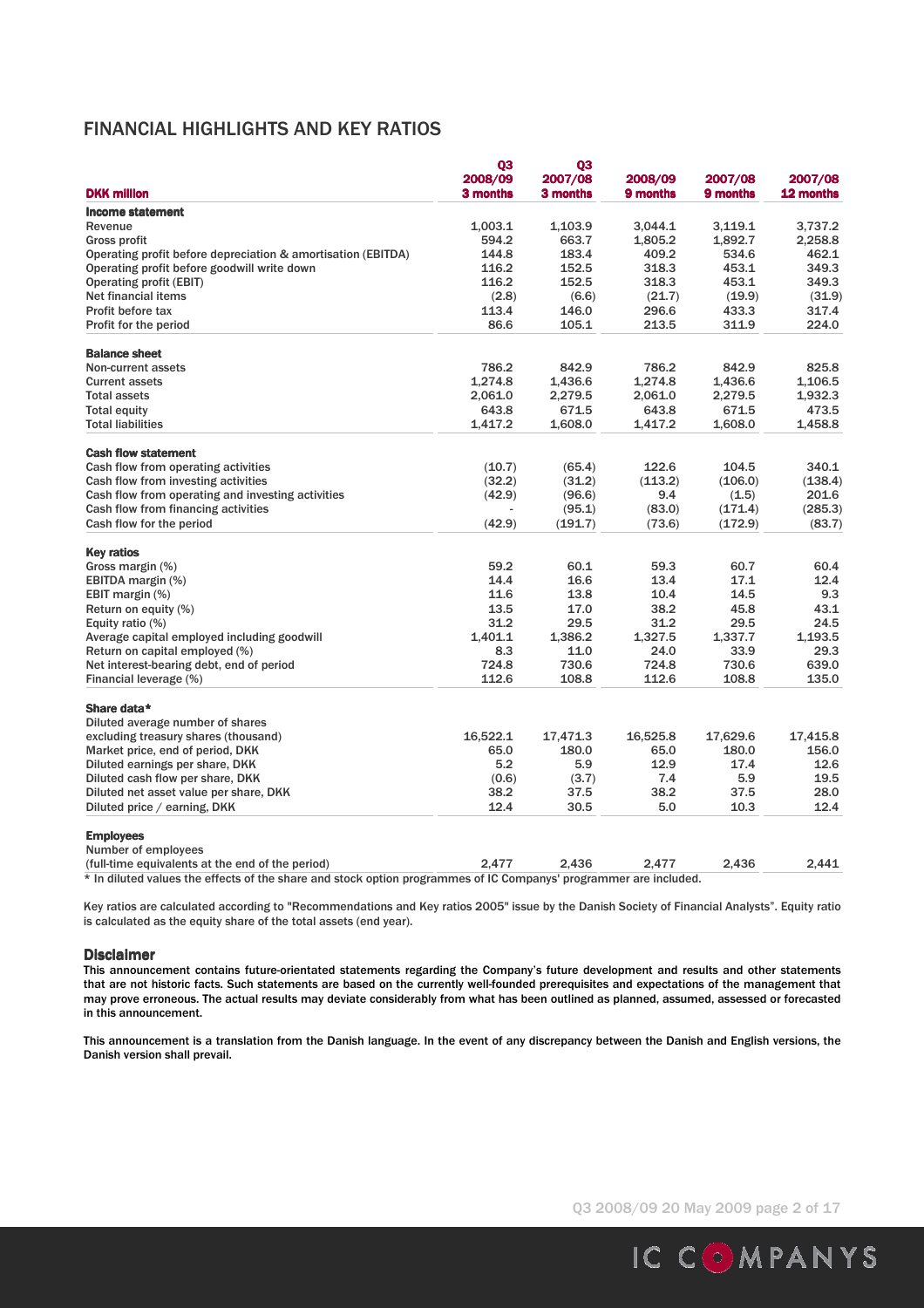## **SUMMARY**

Q3 2008/09 was characterised by the full-blown negative impacts of the on-going economic crisis affecting a number of the Group's most important markets. In consequence, IC Companys had to part with a large number of employees.

The economic crisis had a negative effect on the economy and it produces severe consumer uncertainty. This uncertainty is directly reflected in consumer confidence, especially in countries such as Sweden and Denmark, in which consumer confidence remained on very low levels throughout the third quarter of the financial year. As a direct consequence, in-season sales and same-store sales were adversely affected.

However, signs of light were seen. The January sales went very satisfactorily. This suggests that the average consumer still has disposable income. Nonetheless, consumers have become more cautious and more critical in their selection of clothes and not least more price sensitive. Consequently, we are confident that the gains from streamlining and increasing the efficiency of the company combined with sharp collections transcend the macroeconomic trends. We are therefore pleased to report already in the third quarter the first results of the processes we initiated in August 2008, which were continuously extended.

### **Rationalisations**

In the H1 interim report it was announced that the Group has set out an overall cost saving target of DKK 200- 250 million of the cost base relative to the financial year 2007/08 – adjusted, however, for the opening of new stores. Implementation is completed on the major part of these initiatives and will reach full effect as of 1 July 2009, but has to a certain extent taken effect already in the third quarter.

It proved more difficult than initially assumed to find local distributors to continue the operations in China and Spain. The Executive Board has consequently decided to discontinue the sales operations in China, whereas the process of finding a solution for Spain continues.

As previously announced (Stock Exchange Announcement no. 11/2009) the Group initiated a number of structural adjustments. Accordingly, the Group's operations related to the interior design of stores were outsourced. Apart from strengthening the Group's executive momentum and flexibility going forward, the costs of opening new stores will consequently be reduced.

A regrettable consequence of all these initiatives was the Group's discharge of a number of employees. It is, however, satisfactory that the terminations were carried out expeditiously and in close and constructive dialogue with employee representatives.

### **Distribution strategy**

Revenue expansion in own retail and franchise is part of the Executive Board's strategy to enhance these two distribution channels to constitute a larger part of the total distribution in the future. To this end, a complete franchise concept was developed with a view to attracting new franchise partners. Further, expansion of own stores within selected concepts and countries will be made a priority.

Also, a new cooperation model for wholesale customers will be implemented. Apart from ensuring an efficient sell through, the new cooperation model will entail a significant reduction of tied-up capital to the benefit of both wholesale customers and IC Companys. The project timeframe is set to the next two years taking effect by the end of the financial year 2009/10.

#### Value chain optimisation

As part of the distribution strategy, a focus area is the development of collections for controlled wholesale and improved efficiency of the sourcing procedures of the retail stores, including own retail. Order suggestions will become an important component, which will be used to make both sales and sourcing more efficient.

Q3 2008/09 20 May 2009 page 3 of 17

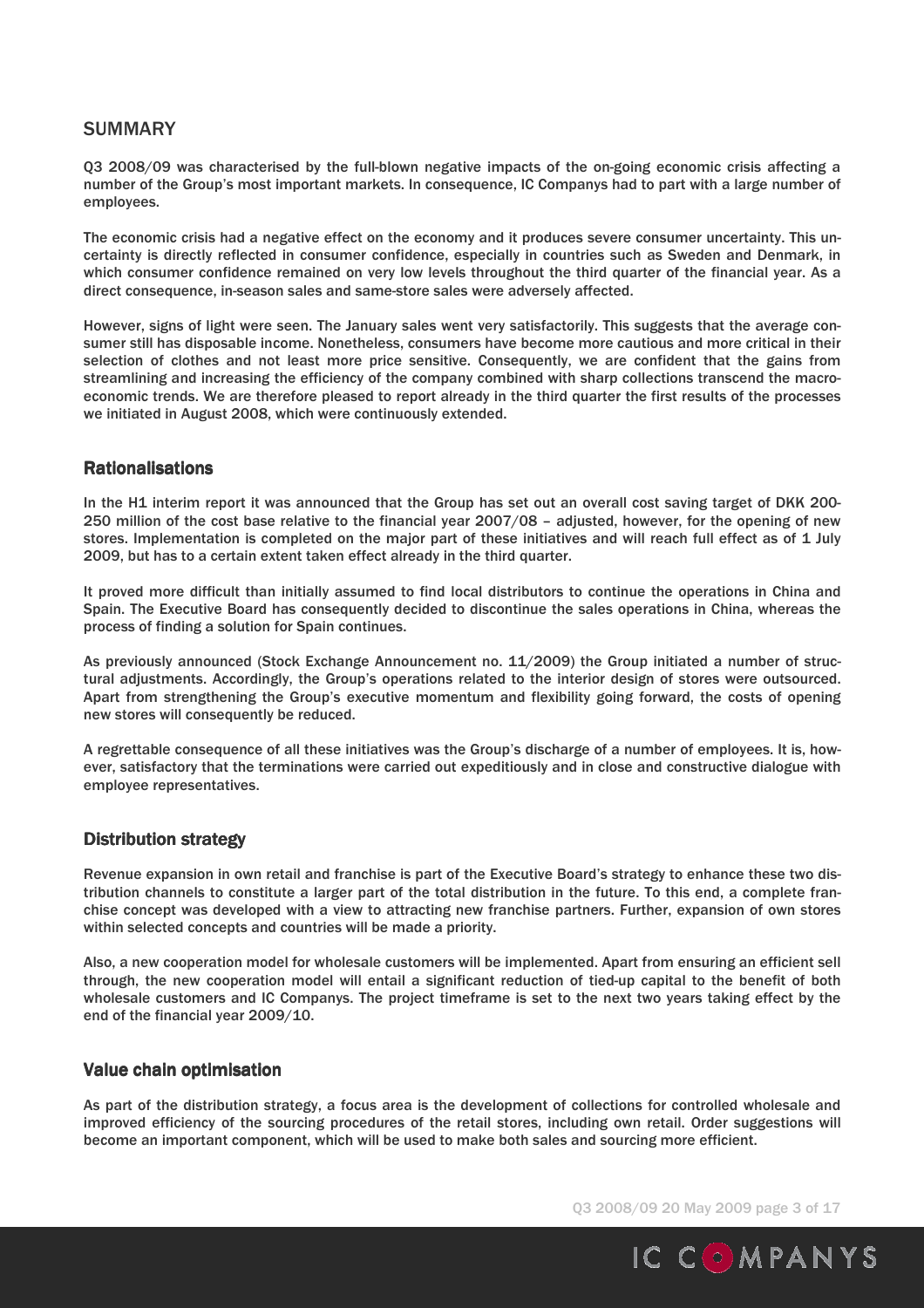The economic crisis has produced significant opportunities to optimise the Group's sourcing. In the sourcing countries demand saw a severe drop, which resulted in available capacity and decreasing price pressure. As a result, the Group' sourcing is focused on obtaining the best possible terms and thereby maintain the Group's gross margins on the existing high level.

## REVENUE DEVELOPMENT

Q3 revenue came to DKK 1,003 million (DKK 1,104 million) which represents a 9% setback. Revenue growth is positively affected by net store openings amounting to DKK 19 million and adversely affected by exchange rate conversions of DKK 52 million.

#### Sales performance own brands breakdown:



In Q3 2008/09, the Group's own brands reported a 9% decline. However, this does not reflect the substantial differences between the individual brands. While Tiger of Sweden, InWear, Jackpot, Matinique and Cottonfield saw double-digit setbacks, Part Two, By Malene Birger, Saint Tropez, Soaked in Luxury and Designers Remix Collection reported double-digit progress.

Neither price nor fashion forwardness can account for the revenue development of the individual brands. Regardless of price segment, the conclusion drawn is thus that the opportunities to create growth are fully present in spite of unfavourable economic conditions.

### Sales performance own brands market breakdown:

The sales performance of own brands in market breakdown shows that Switzerland advances by a double-digit growth rate as the only one in Q3 2008/09. Whereas Sweden, Norway, Holland and Belgium record double-digit setbacks.

To a wide extent, the setback in Sweden is attributable to a markedly weakened SEK, which accounts for 79% of the decline. The remaining part is due to an actual



**Country breakdown total revenue Q3**



revenue decrease, to which primarily Tiger of Sweden contributes. In general, Swedish consumers have reacted very strongly to the current economic crisis of the country. The development in the Norwegian market is slightly different, as the impacts of the economic crisis affecting Norwegian consumers are dissimilar. Even if revenue decreased DKK 12 million in Norway, almost the entire setback may be assigned to a weakened NOK. As currency risks generally are hedged forward 6- 12 months, the earnings loss is considerably lower.

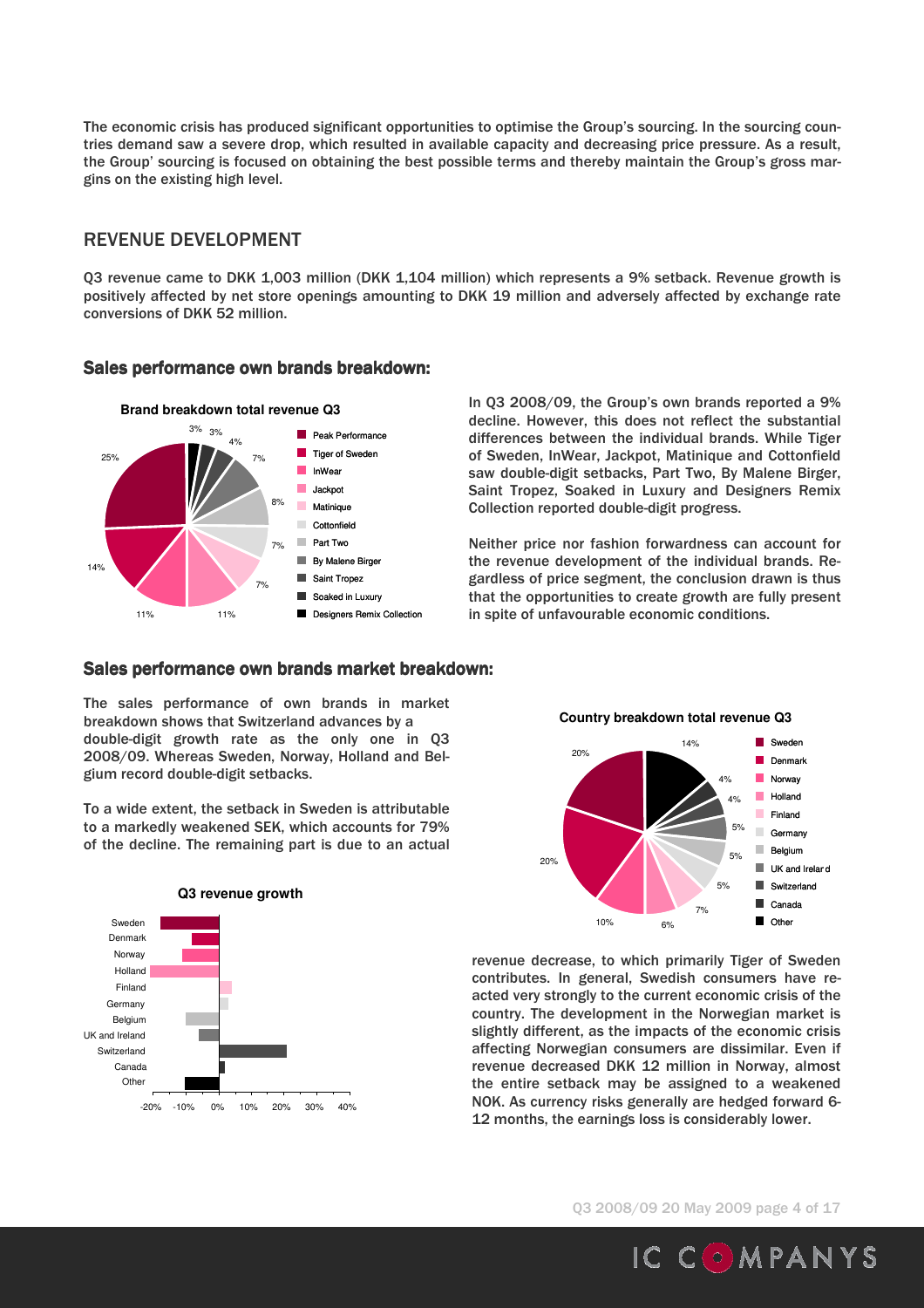## **Order intake**

Order intake for the autumn collection 2009 was completed recording a decline of 17% in local currencies. Translated into the reporting currency, this represents a 20% setback. This is attributable primarily to more cautious buying on part of the individual third party retailers, but also that a number of third party retailers are discontinued in the wake of the economic crisis.

# DISTRIBUTION CHANNELS

|                                    |         | <b>Wholesale</b>             |                            | <b>Retail</b>       |                     | <b>Outlet</b>       |                            | <b>Group</b>        |  |
|------------------------------------|---------|------------------------------|----------------------------|---------------------|---------------------|---------------------|----------------------------|---------------------|--|
| <b>DKK million</b>                 | 2008/09 | 9 months 9 months<br>2007/08 | <b>9 months</b><br>2008/09 | 9 months<br>2007/08 | 9 months<br>2008/09 | 9 months<br>2007/08 | <b>9 months</b><br>2008/09 | 9 months<br>2007/08 |  |
| <b>Revenue</b>                     | 2.108   | 2.199                        | 817                        | 817                 | 120                 | 103                 | 3.044                      | 3.119               |  |
| Growth                             | $-4%$   |                              | 0%                         |                     | 16%                 |                     | $-2%$                      |                     |  |
| Distribution channel profit/(loss) | 421     | 491                          | (1)                        | 74                  | 4                   | 21                  | 424                        | 586                 |  |
| Distribution channel profit margin | 20.0%   | 22.3%                        | $-0.1%$                    | 9.1%                | 3.4%                | 20.7%               | 13.9%                      | 18.8%               |  |
| Unallocated corporate costs*       |         |                              |                            |                     |                     |                     | (106)                      | (133)               |  |
| <b>Operating profit</b>            |         |                              |                            |                     |                     |                     | 318                        | 453                 |  |
| <b>EBIT</b> margin                 |         |                              |                            |                     |                     |                     | 10.4%                      | 14.5%               |  |

|                                    | <b>Wholesale</b> |                           | <b>Retail</b> |               | <b>Outlet</b> |               | <b>Group</b>   |               |
|------------------------------------|------------------|---------------------------|---------------|---------------|---------------|---------------|----------------|---------------|
| <b>DKK million</b>                 | 03<br>2008/09    | Q <sub>3</sub><br>2007/08 | 03<br>2008/09 | Q3<br>2007/08 | 03<br>2008/09 | 03<br>2007/08 | 03<br>2008/09  | 03<br>2007/08 |
| <b>Revenue</b><br>Growth           | 731<br>$-12%$    | 831                       | 236<br>$-2%$  | 241           | 36<br>10%     | 32            | 1.003<br>$-9%$ | 1.104         |
| Distribution channel profit/(loss) | 173              | 204                       | (15)          | (3)           |               | 4             | 158            | 205           |
| Distribution channel profit margin | 23.7%            | 24.5%                     | $-6.5%$       | $-1.2%$       | 0.4%          | 17.2%         | 15.8%          | 18.6%         |
| Unallocated corporate costs*       |                  |                           |               |               |               |               | (42)           | (52)          |
| <b>Operating profit</b>            |                  |                           |               |               |               |               | 116            | 153           |
| <b>EBIT</b> margin                 |                  |                           |               |               |               |               | 11.6%          | 13.8%         |

\* Unallocated corporate costs comprise IT, finance, HR and general management.

#### Wholesale operation

In the third quarter of the financial year, wholesale revenue recorded DKK 731 million (DKK 831 million) which constitutes a 12% decline. Pre-order revenue declined by 13% and in-season sales fell by 6%. This includes franchise revenue, which is maintained relative to last year.

The distribution channel profit of the wholesale operation is down by 15% to DKK 173 million (DKK 204 million DKK) which equals a distribution channel profit margin of 23.7% (24.5%). The crisis in the relative earnings is mainly caused by discounts and returns, which have reduced the distribution channel profit margin by 2.0% percentage point.

During Q3 2008/09 the Group's net influx is 5 new franchise stores and the Group is thus servicing a total of 152 franchise stores.

### Retail operation

Q3 2008/09 retail revenue came in at DKK 236 million (DKK 241 million) which equals a 2% decline. As a result of net store openings and expansions, retail revenue is positively affected by DKK 19 million. Q3 2008/09 samestore revenue development reported a setback of 8%.

Retail profit in the third quarter of the financial year recorded a loss of DKK 15 million (loss of DKK 3 million DKK). The adverse development is to a significant degree affected by increased discounts. Furthermore, retail gross margin is realised lower in the third quarter relative to last year due to increased sale activities.

During the third quarter of 2008/09 the Group opened 76 new stores and closed 16 shops. Concessions make up the major part of the newly opened stores. In China 28 out of 40 stores were discontinued over the past three quarters. Combined this constitutes a net store influx of 2,600 square metres. This brings the Group's total retail operations to 40,200 square metres distributed between 312 stores.

Q3 2008/09 20 May 2009 page 5 of 17

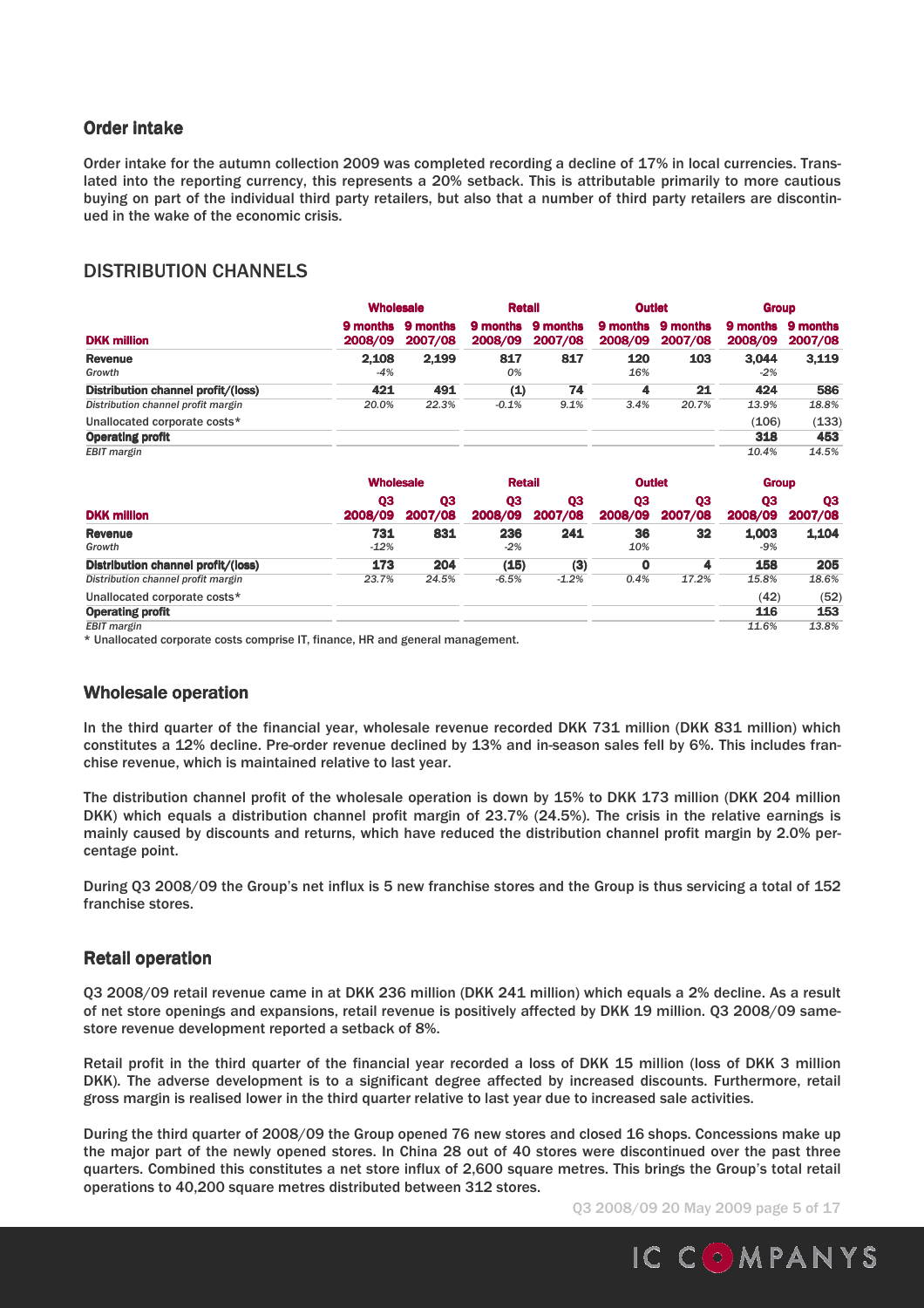|                    |               | <b>Existing 31.03.09</b> |               | Opened the past 9 months |               | Closed the past 9 months |
|--------------------|---------------|--------------------------|---------------|--------------------------|---------------|--------------------------|
| <b>DKK</b> million | <b>Stores</b> | <b>Concessions</b>       | <b>Stores</b> | <b>Concessions</b>       | <b>Stores</b> | <b>Concessions</b>       |
| <b>Denmark</b>     | 46            | 23                       | 6             | 6                        |               |                          |
| Canada             |               | 59                       |               | 59                       |               |                          |
| Sweden             | 24            | 13                       | 10            |                          |               |                          |
| Poland             | 34            |                          |               |                          |               |                          |
| <b>Holland</b>     | 16            | 12                       |               |                          |               |                          |
| <b>Belgium</b>     | 5             | 14                       |               |                          |               |                          |
| Germany            | ิค            | 8                        |               |                          |               |                          |
| China              | 12            |                          | 6             |                          | 28            |                          |
| UK                 |               | 14                       |               | 6                        |               |                          |
| Other              | 21            | 2                        |               |                          |               |                          |
| <b>Total</b>       | 167           | 145                      | 34            | 73                       | 31            |                          |

### **Outlet operation**

Outlet revenue reported DKK 36 million (DKK 32 million) which equals a growth of 10%. Outlet profit decreased DKK 4 million, which represents an outlet profit margin of 0.4% (17.2%). Again, the substantial drop reflects that higher discounts were required as a result of the economic crisis.

# EARNINGS DEVELOPMENT

### Decreasing gross profit

For the third quarter, gross profit came to DKK 594 million (DKK 664 million) which represents a decline of 10%.

Gross margin was 59.2% (60.1%). Of the combined decline of 0.9% percentage point, discounts and returns in the wholesale and franchise channels constitute 0.8% percentage point. Furthermore, retail channel discounts have resulted in a setback of 1.5% percentage point, while other operational effects resulted in a decline of 1.1% percentage point. However, this should be compared to an advance of 2.4% percentage point resulting from currency impacts driven mainly by a weakened USD in 2008. The effect from shifts across channels was insignificant relative to last year.

### Decreasing capacity costs

Capacity costs came to DKK 478 million (DKK 511 million), which represents a reduction of 6%. On account of lower revenue the cost rate is, however, increased by 1.3% percentage point til 47.7% as measured against last year. As a result of organisational rationalisations, non-recurring costs such as wages and severance payments of DKK 14 million are included.

These results denote a break of the previous trend of increasing capacity costs. It is very satisfactory that the initiatives taken in the first and the second quarter produce results already at this point in time. The cost reduction progresses in line with the Executive Board's cost saving target of a DKK 200-250 million cost base reduction relative to last year – adjusted, however, for the opening of new stores.

## **Operating profit**

Operating profit decreased to DKK 116 million (DKK 153 million) representing a fall of 24%. This brings the EBIT margin to 11.6% (13.8%).

### Net financial items

Net financial items decreased DKK 4 million to DKK 3 million (DKK 7 million). The decrease is attributable to gains on ineffective currency hedges.

Q3 2008/09 20 May 2009 page 6 of 17

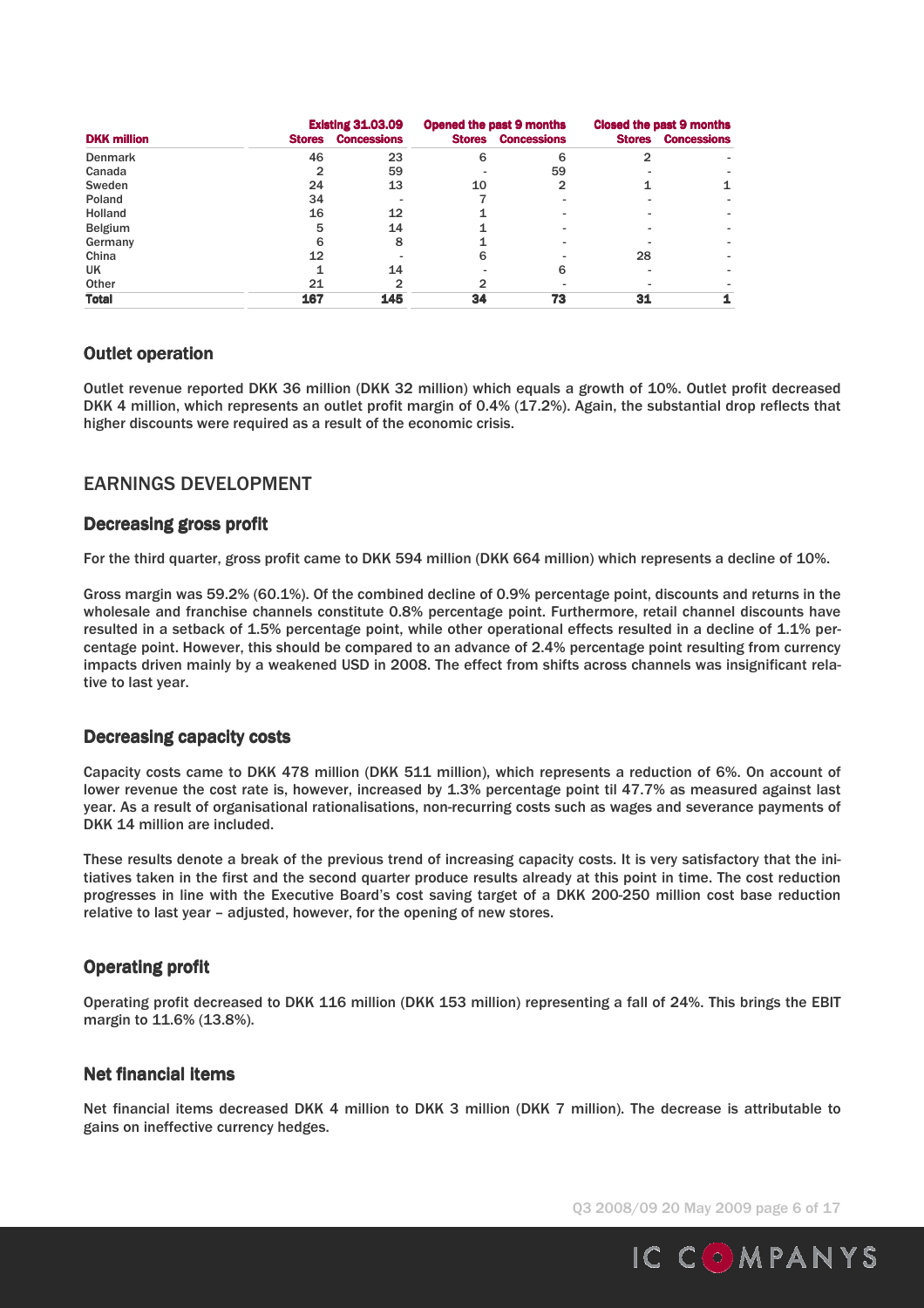### Income tax

Calculated income tax was recognised in the amount of DKK 27 million. During the past three quarters of the financial year DKK 83 million was recognised, which corresponds to 28% of the pre-tax profit.

#### Net result

Net result for the third quarter of the financial year decreased by 17% to DKK 87 million (DK 105 million).

## CASH FLOWS AND BALANCE

#### **Balance sheet**

Group assets decreased DKK 219 million to DKK 2,061 million as at 31 March 2009 (DKK 2,280 million). The decrease is chiefly attributable to a reduction of the Group's current assets.

Non-current assets decreased DKK 57 million relative to last year. The Group's deferred tax assets decreased DKK 55 million to DKK 84 million as at 31 March 2009. The development is caused by the utilisation of deferred assets in 2008/09 (DKK 27 million) and the effect of calculated tax of unrealised profits from forward currency contracts recognised directly over equity (DKK 34 million). Fixed assets under construction increased DKK 18 million to DKK 34 million (DKK 16 million). This is mainly attributable to an increase in the inventory for the interior design of stores made to secure a smooth transition to our outsourcing partner.

Current assets decreased DKK 162 million to DKK 1,275 million (DKK 1,437 million). The decrease should be viewed in relation to the year-on-year increase in the total inventory write-downs of DKK 58 million and that write downs of debtors have increased DKK 17 million. Therefore, the risk of further losses on these asset items is assessed to be limited.

In addition to this, other receivables increased to DKK 127 million (DKK 36 million), which mainly reflects that the market value of the Group's financial instruments for currency hedging increased heavily throughout the financial crisis.

Furthermore, cash funds recorded a decrease of DKK 147 million to DKK 55 million. This is an obvious consequence of the Group's activities aiming at a reduction of inactive cash funds via cash pools.

#### **Cash flows**

Consolidated cash flows from operating activities were improved substantially despite a lower operating profit, and were in the third quarter of the financial year an outflow of DKK 11 million (an outflow of DKK 65 million), which represents an improvement of DKK 54 million. This development was principally owing to a significant decrease of DKK 90 million in funds tied up in working capital. Decreasing revenue accounts for a modest part of the decline, but the Group's ongoing reduction of the working capital accounts for the major part. In addition, the postponement of time of payment of tax withheld from income at source and value added tax had a positive effect.

Q3 2008/09 gross investments came to DKK 32 million (DKK 31 million), of which the interior design of stores constitutes the major part.

Over the past 9 months the Group generated an inflow of DKK 10 million (an outflow of DKK 2 million) in cash flows from operating and investing activities, which corresponds to an improvement of DKK 12 million relative to last year.

Cash flows from financing activities in Q3 came to DKK 0 million (an outflow of DKK 95 million).

The total cash flow in the third quarter was an outflow of DKK 43 million (an outflow of DKK 192 million). In view of the Group's cyclical total cash flow, this is very satisfactory, and going forward the Executive Board therefore expects that the net interest-bearing debt will be significantly reduced in the fourth quarter of the financial year.

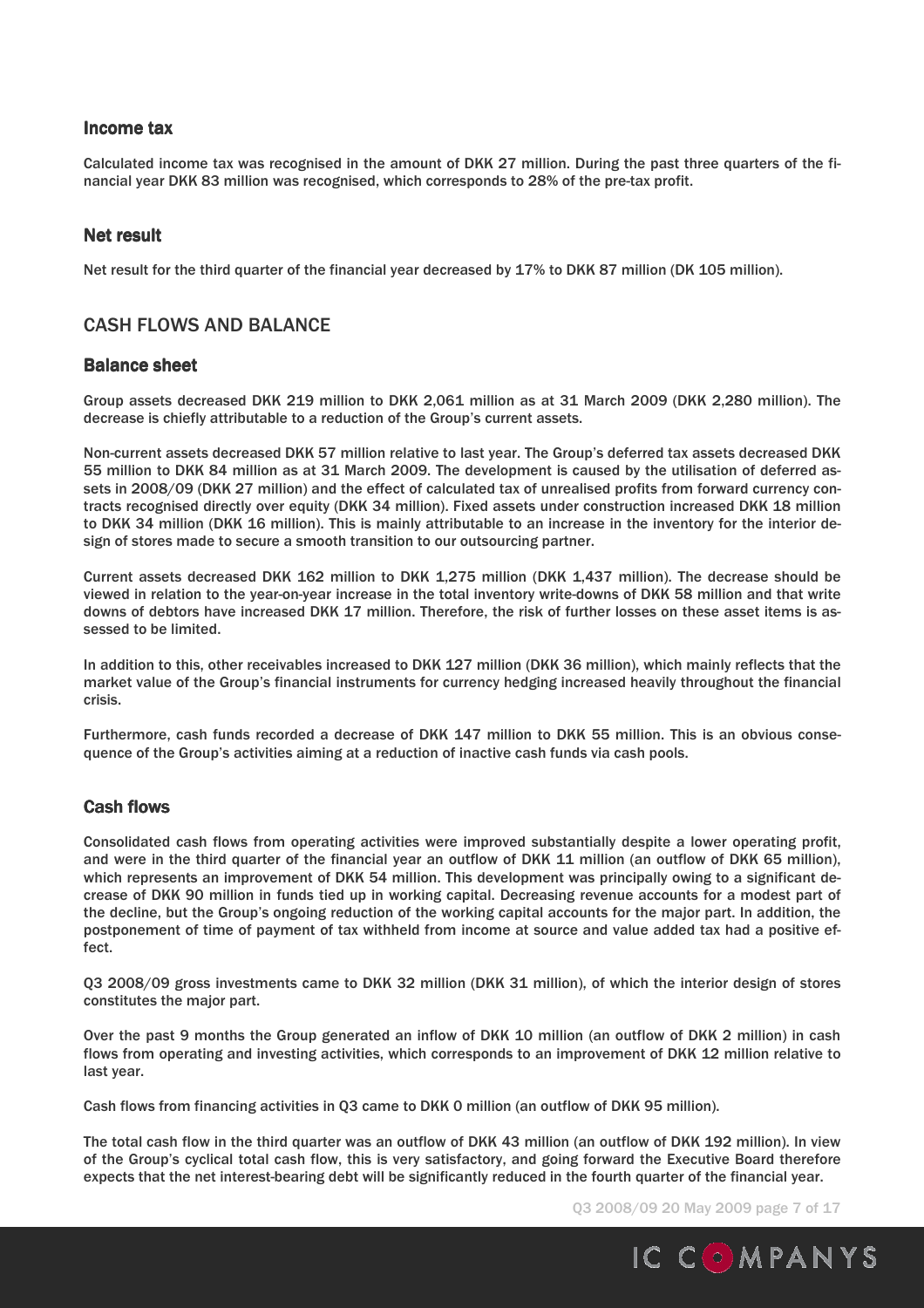## **Cash situation**

Consolidated net interest-bearing debt constitutes DKK 725 million (DKK 731 million), which represents a reduction of DKK 6 million relative to 31 March 2008. The reduction is a result of decreasing operations and the allocation of free cash flows to debt reduction rather than payment of dividends and share buyback programmes.

Consolidated credit lines constitute a total of DKK 1,226 million in terms of withdrawal rights and DKK 168 million in long-term debt against security in the corporate head office. The utilisation of withdrawal rights has at no point in time exceeded 80%, including provisions for currency hedging instruments, bank guarantees and the like.

The project aiming at rationalising the working capital progresses according to plan. As the cost rationalisation is also in progress, the Executive Board expects, as mentioned in the above, that the utilisation of withdrawal rights will be significantly reduced in 2008/09.

## **Equity**

Equity is at 31 March 2009 decreased DKK 28 million to DKK 644 million relative to 31 March 2008. Equity ratio is at 31 March 2009 31.2% (29.5%).

Equity movements and the development in treasury shares are specified on page 13.

#### Peter Fabrin appointed member of the Executive Board of IC Companys A/S

In connection with the appointment to Executive Sales Officer with IC Companys A/S (Stock Exchange Announcement no. 51/2008) Peter Fabrin was appointed member of the Executive Board on 23 February 2009.

#### Purchase of shares by related parties

On 23 February 2009 member of the Board of Directors, Anders Colding Friis, acquired 3,000 shares at a total market value of DKK 145,500 DKK. The transaction was made at OMX – Nordic Exchange.

On 23 February 2009 Henrik Heideby, Deputy Chairman of the Board of Directors, acquired 4,500 shares at a total market value of DKK 220,950. The transaction was made at OMX – Nordic Exchange.

On 26 February 2009 the company Friheden Invest A/S, owned by the Chairman of the Board of Directors, acquired 51,000 shares at a total market value of DKK 2,575,500. The transaction was made at OMX – Nordic Exchange.

### Structural adjustments in IC Companys A/S

In continuation of the H1 interim report 2008/09, on 2 March 2009 (Stock Exchange Announcement no. 7/2009) the specific structural adjustments launched by the Executive Board were announced in detail.

#### Outsourcing of non-strategic functions

In the future, an external partner will handle the interior shop design. Our partner assumes full ownership after a transitional period up to 1 July 2009.

#### Other structural adjustments

Two minor warehouses in Poland are merged into one large more suitably organised. Combined this secured a capacity increase from the beginning of April 2009, and consequently, the satellite warehouse in Herlev will be vacated. The relocation is expected to be completed 1 July 2009.

Soaked in Luxury will be integrated in IC Companys A/S and on the shared platform. The integration is set to be completed during the first quarter of 2009/10.

Q3 2008/09 20 May 2009 page 8 of 17

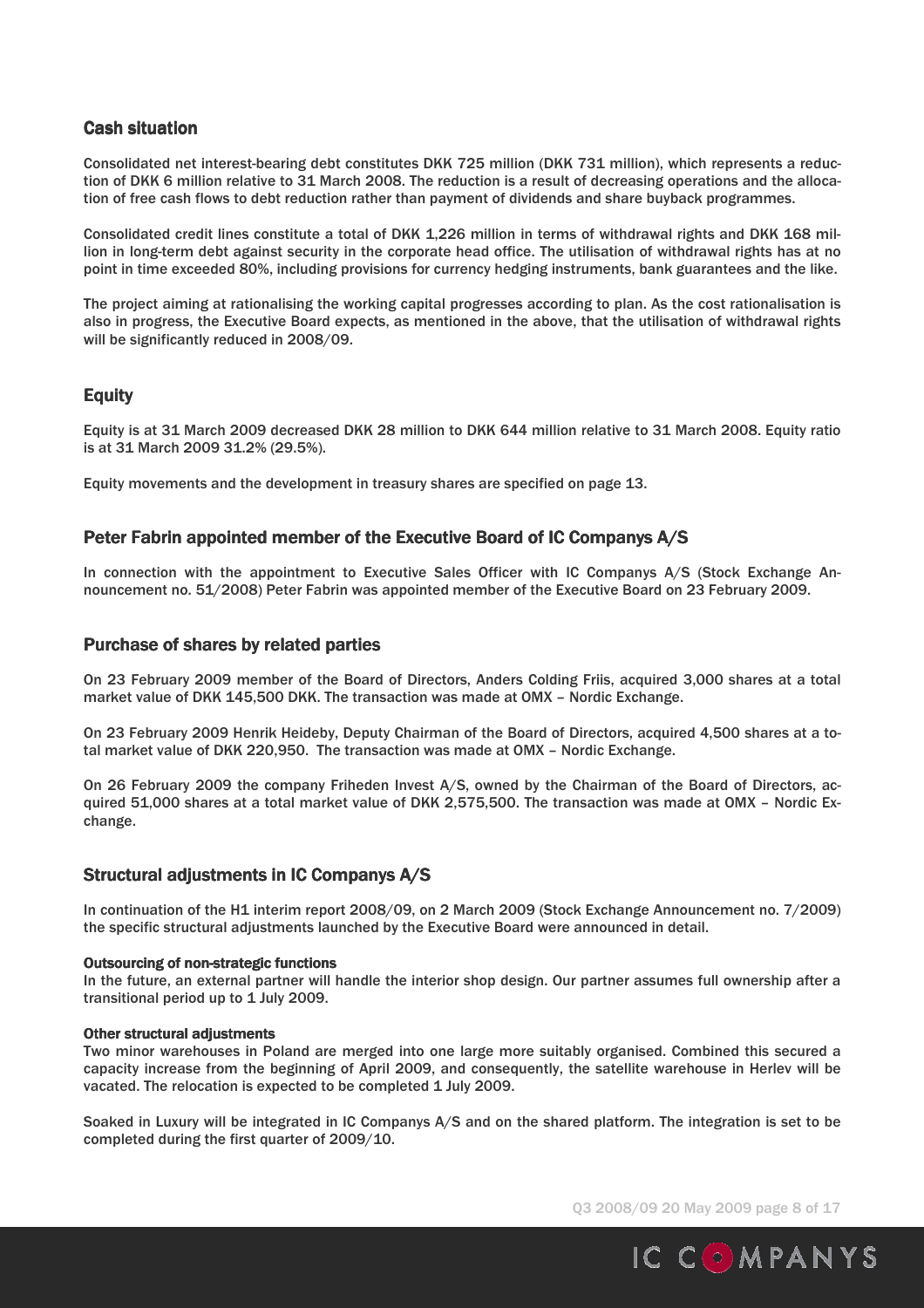# REESTIMATION FUTURE GUIDANCE

Outlook for the remainder of 2008/09 is impacted by the considerable level of uncertainty in terms of the economic development in Europe. Nonetheless, it is evident that the implementation of the business development and cost adjustment previously announced progresses according to plan.

For the full year 2008/09 expectations are slightly lower revenue as measured against the financial year 2007/08 (retained) and based on the development in the past months operating profit is expected to be realised in the region of DKK 140-160 million (previously DKK 110-160 million) after total non-recurring costs in the region of DKK 100-120 million (retained).

Investments in the region of DKK 120-140 million (retained) will be carried through, primarily to direct sales promoting activities, including interior design of stores.

Despite the order intake being a precursor of a significant drop in the 2009/10 revenue, the Executive Board has ensured positive earnings also in 2009/10 by carrying through previously announced initiatives concerning rationalisation, distribution strategy and value chain, and investments in sales promoting activities are also expected to be carried through.

IC Companys A/S

Niels Martinsen Niels Mikkelsen Chairman of the Board of Directors Chief Executive Officer

**Contact** 

Niels Mikkelsen Chris Bigler Chief Executive Officer<br>
Tel.: + 45 3266 7721 Tel.: + 45 3266 7017 Tel.: + 45 3266 7721

Q3 2008/09 20 May 2009 page 9 of 17

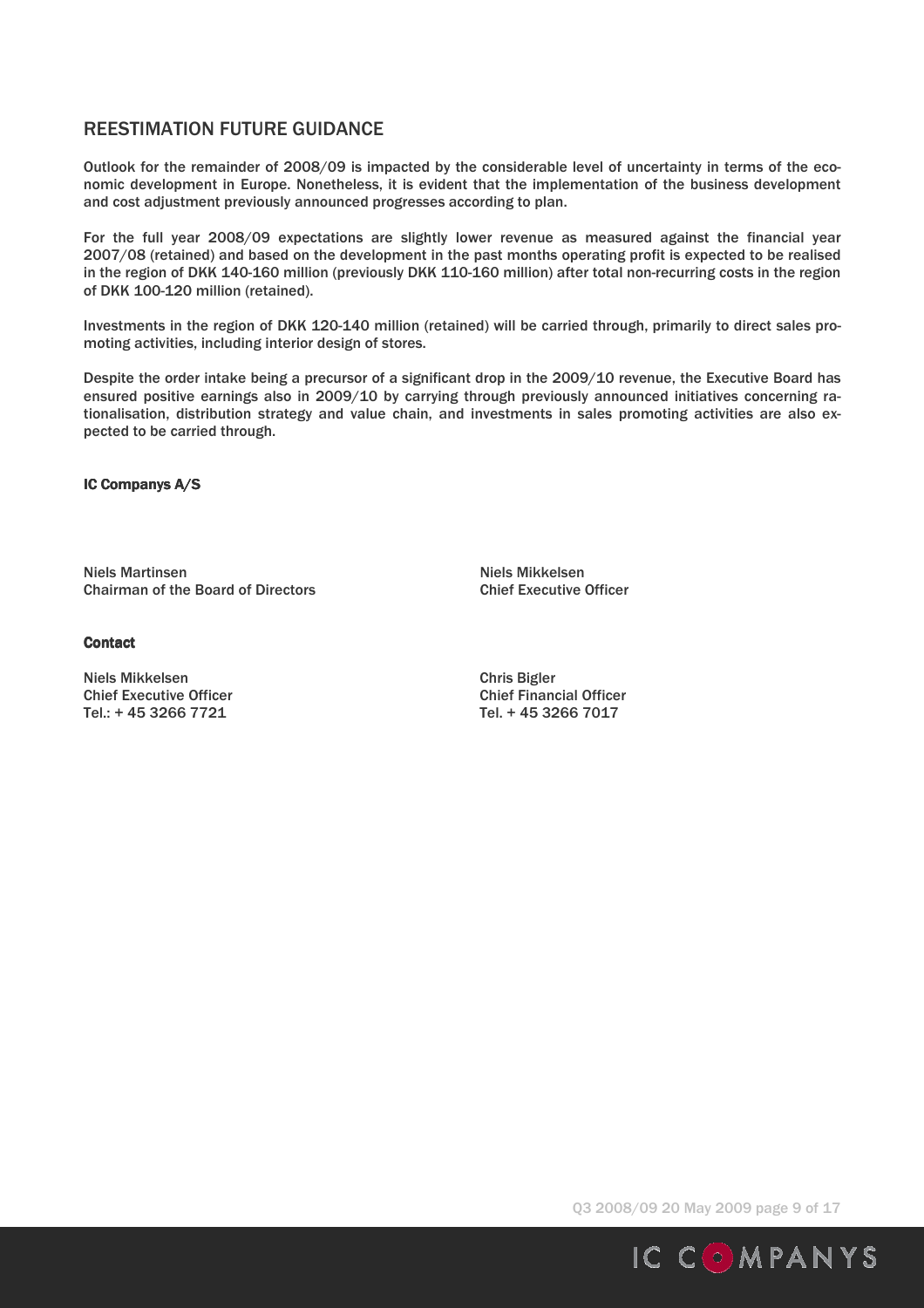# STATEMENT OF THE MANAGEMENT

The Board of Directors and the Executive Board have considered and approved the interim financial report for the period 1 July – 31 March 2009.

The interim financial report is unaudited and has been prepared in accordance with IAS 34 "Interim Financial Reporting" as adopted by the EU, cf. section on accounting polices and additional Danish interim reporting requirements for listed companies.

We consider the accounting policies applied to the effect that the interim financial report gives a true and fair view of the Group's assets, liabilities and financial position as at 31 March 2009, and of the results of the Group's operations and cash flows in the period 1 July – 31 March 2009.

We further consider management's review to be a true and fair presentation of the development in the Group's operations and financial matters, the profit of the period and of the Group's financial position as a whole and describes material risks and elements of uncertainty pertaining to the Group.

Copenhagen, 19 May 2009

**Executive Board:** 

NIELS MIKKELSEN CHRIS BIGLER ANDERS CLEEMANN PETER FABRIN Chief Executive Officer Chief Financial Officer Executive Brand Officer Executive Sales Officer

Board of Directors:

NIELS ERIK MARTINSEN HENRIK HEIDEBY OLE WENGEL Chairman Deputy Chairman Deputy Chairman

PER BANK **ANDERS COLDING FRIIS** 

Q3 2008/09 20 May 2009 page 10 of 17

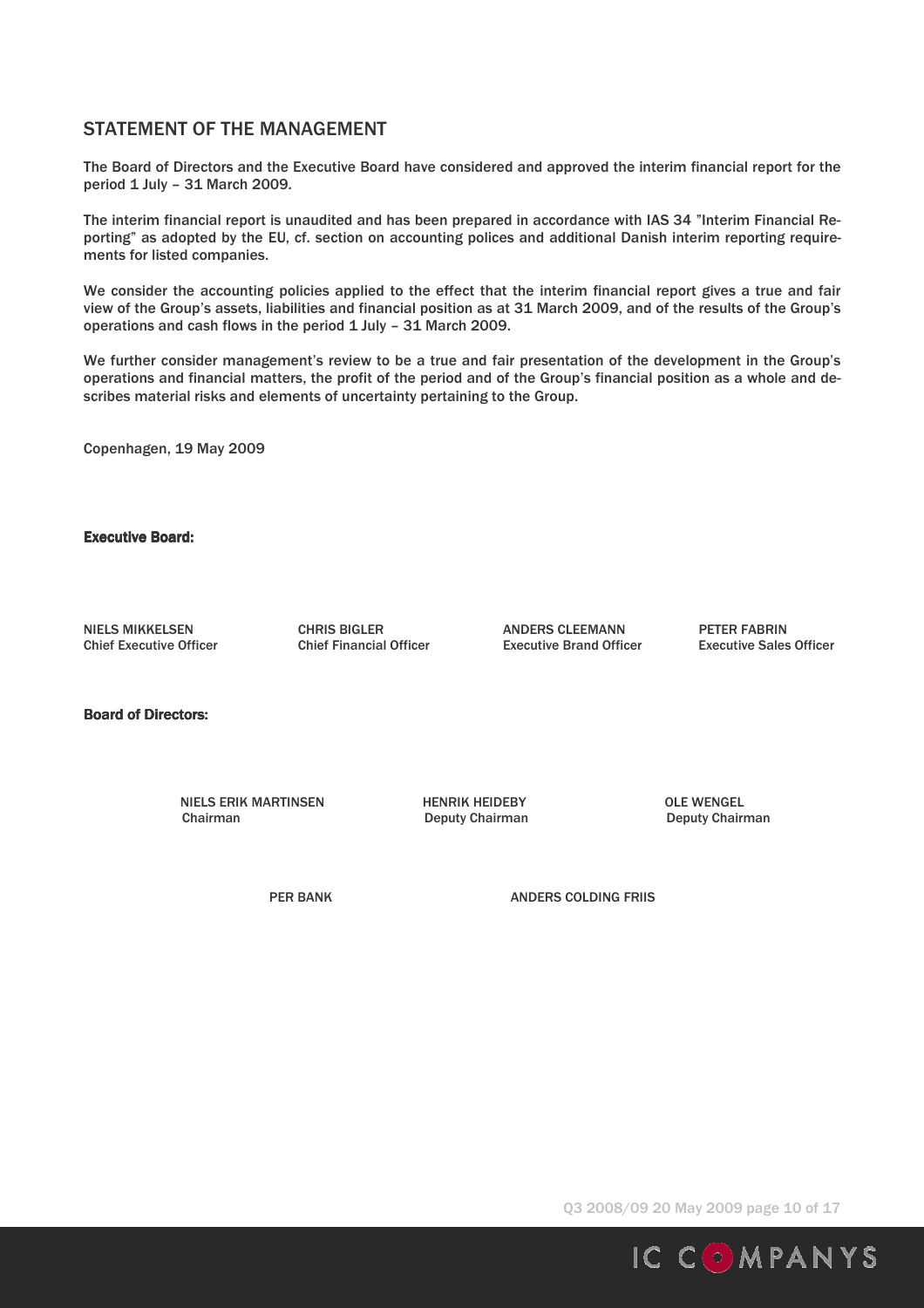# INCOME STATEMENT

| <b>Note</b> | <b>DKK million</b>                                 | Q3<br>2008/09<br>3 months | Q <sub>3</sub><br>2007/08<br>3 months | 2008/09<br>9 months | 2007/08<br>9 months | 2007/08<br>12 months |
|-------------|----------------------------------------------------|---------------------------|---------------------------------------|---------------------|---------------------|----------------------|
| 2, 4, 5     | <b>REVENUE</b>                                     | 1,003.1                   | 1,103.9                               | 3,044.1             | 3,119.1             | 3,737.2              |
| 10          | Cost of sales                                      | (408.9)                   | (440.2)                               | (1,238.9)           | (1,226.5)           | (1, 478.4)           |
|             | <b>GROSS PROFIT</b>                                | 594.2                     | 663.7                                 | 1,805.2             | 1,892.7             | 2,258.8              |
| 3, 10       | <b>Staff costs</b>                                 | (236.9)                   | (248.8)                               | (714.2)             | (697.2)             | (931.2)              |
| 10          | Depreciation, amortisation and write-down of fixed |                           |                                       |                     |                     |                      |
|             | assets                                             | (28.6)                    | (30.9)                                | (90.9)              | (81.6)              | (112.8)              |
| 10          | Other operating expenses                           | (221.8)                   | (234.8)                               | (687.8)             | (663.9)             | (871.0)              |
|             | Other gains and losses                             | 9.3                       | 3.3                                   | 6.0                 | 3.1                 | 5.5                  |
|             | <b>OPERATING PROFIT</b>                            | 116.2                     | 152.5                                 | 318.3               | 453.1               | 349.3                |
|             | <b>Financial income</b>                            | 7.1                       | 9.1                                   | 16.2                | 19.5                | 13.2                 |
|             | <b>Financial expenses</b>                          | (9.9)                     | (15.6)                                | (37.9)              | (39.3)              | (45.1)               |
|             | <b>PROFIT BEFORE TAX</b>                           | 113.4                     | 146.0                                 | 296.6               | 433.3               | 317.4                |
|             | Income tax for the period                          | (26.8)                    | (40.9)                                | (83.1)              | (121.3)             | (93.4)               |
|             | <b>PROFIT FOR THE PERIOD</b>                       | 86.6                      | 105.1                                 | 213.5               | 311.9               | 224.0                |
|             | <b>PROFIT ALLOCATION:</b>                          |                           |                                       |                     |                     |                      |
|             | Equity holders of IC Companys A/S                  | 82.4                      | 102.8                                 | 206.5               | 307.5               | 218.7                |
|             | <b>Minority interest</b>                           | 4.2                       | 2.3                                   | 7.0                 | 4.4                 | 5.3                  |
|             | <b>Total</b>                                       | 86.6                      | 105.1                                 | 213.5               | 311.9               | 224.0                |
|             | <b>EARNINGS PER SHARE</b>                          |                           |                                       |                     |                     |                      |
|             | Earnings per share DKK                             | 5.2                       | 5.9                                   | 12.9                | 17.6                | 12.6                 |
|             | Diluted earnings per share DKK                     | 5.2                       | 5.9                                   | 12.9                | 17.4                | 12.6                 |

Q3 2008/09 20 May 2009 page 11 of 17

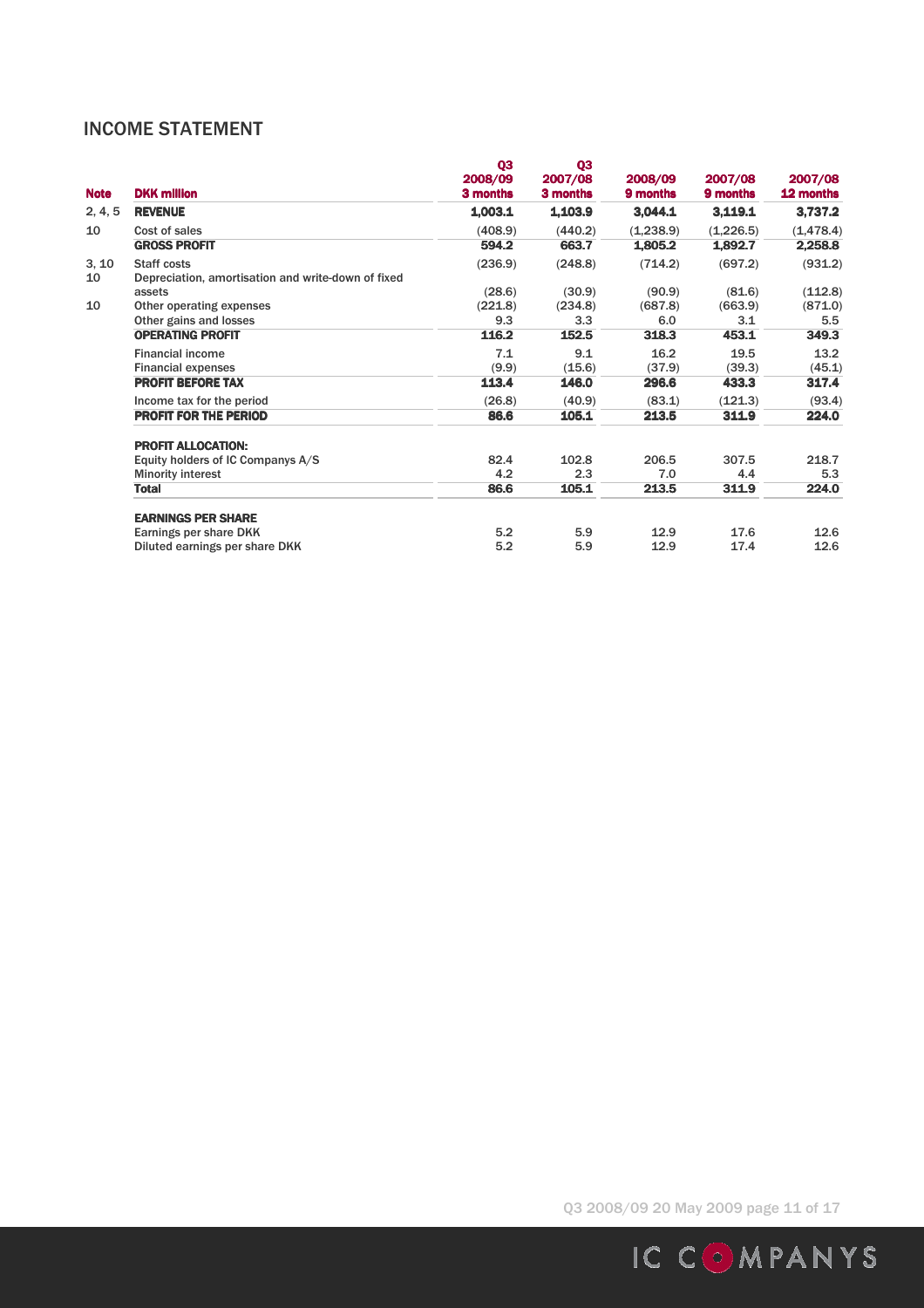# ASSETS – BALANCE SHEET

| <b>Note</b>    | <b>DKK million</b>                               | 31.03.2009 | 31.03.2008 | 30.06.2008 |
|----------------|--------------------------------------------------|------------|------------|------------|
|                | <b>NON-CURRENT ASSETS</b>                        |            |            |            |
|                | Goodwill                                         | 177.4      | 199.2      | 198.2      |
|                | Software and IT systems                          | 23.3       | 18.5       | 30.5       |
|                | <b>Trademark rights</b>                          | 0.2        | 0.2        | 0.2        |
|                | Leasehold rights                                 | 19.7       | 20.2       | 22.5       |
|                | IT-systems and development                       |            | 8.2        | 1.0        |
|                | <b>Intangible assets</b>                         | 220.6      | 246.3      | 252.4      |
|                | Land and buildings                               | 168.9      | 176.5      | 174.6      |
|                | Leasehold improvements                           | 121.3      | 107.3      | 108.0      |
|                | <b>Equipment and furniture</b>                   | 123.4      | 129.0      | 129.8      |
|                | Property, plant and equipment under construction | 33.7       | 16.0       | 11.5       |
|                | <b>Property, plant and equipment</b>             | 447.3      | 428.8      | 423.9      |
|                | <b>Financial assets</b>                          | 34.4       | 28.7       | 25.6       |
|                | Deferred tax assets                              | 83.9       | 139.1      | 123.9      |
|                | <b>Other non-current assets</b>                  | 118.3      | 167.8      | 149.5      |
|                | <b>Total non-current assets</b>                  | 786.1      | 842.9      | 825.8      |
|                | <b>CURRENT ASSETS</b>                            |            |            |            |
| 6              | Inventories                                      | 396.8      | 436.6      | 532.4      |
| $\overline{7}$ | <b>Trade receivables</b>                         | 596.3      | 651.3      | 296.7      |
|                | Income tax receivable                            | 23.8       | 16.3       | 1.6        |
| 8              | Other receivables                                | 126.5      | 35.8       | 35.0       |
|                | Prepayments                                      | 76.8       | 95.1       | 108.8      |
|                | Cash and cash equivalents                        | 54.6       | 201.5      | 132.0      |
|                | <b>Total current assets</b>                      | 1,274.8    | 1,436.6    | 1,106.5    |
|                | <b>TOTAL ASSETS</b>                              | 2.061.0    | 2.279.5    | 1,932.3    |

# LIABILITIES – BALANCE SHEET

| <b>DKK million</b>                                  | 31.03.2009 | 31.03.2008 | 30.06.2008 |
|-----------------------------------------------------|------------|------------|------------|
| <b>EQUITY</b>                                       |            |            |            |
| Share capital                                       | 169.4      | 179,2      | 179.2      |
| Reserve for hedging transactions                    | 78.1       | (32.7)     | (22.1)     |
| <b>Translation reserve</b>                          | (91.1)     | (23.8)     | (23.9)     |
| <b>Retained earnings</b>                            | 474.6      | 541.2      | 331.8      |
| Equity attributable to equity holders of the parent | 631.0      | 663.9      | 465.0      |
| <b>Minority interest</b>                            | 12.8       | 7.6        | 8.5        |
| <b>Total equity</b>                                 | 643.8      | 671.5      | 473.5      |
| <b>LIABILITIES</b>                                  |            |            |            |
| Deferred tax liabilities                            | 38.7       | 29.5       | 44.9       |
| Retirement benefit obligations                      | 6.0        | 5.9        | 5.7        |
| <b>Financial institutions</b>                       | 168.0      | 168.0      | 168.0      |
| <b>Non-current liabilities</b>                      | 212.7      | 203.4      | 218.6      |
| <b>Financial institutions</b>                       | 611.4      | 764.0      | 603.0      |
| Trade payables                                      | 180.2      | 180.8      | 313.8      |
| Income tax                                          | 12.0       | 16.6       | 45.4       |
| Calculated income tax on the profit for the period  | 83.1       | 121.3      |            |
| Other debt                                          | 317.8      | 321.9      | 278.0      |
| <b>Current liabilities</b>                          | 1,204.5    | 1,404.6    | 1,240.2    |
| <b>Total liabilities</b>                            | 1.417.2    | 1,608.0    | 1.458.8    |
| <b>TOTAL EQUITY AND LIABILITIES</b>                 | 2.061.0    | 2.279.5    | 1.932.3    |
|                                                     |            |            |            |

Q3 2008/09 20 May 2009 page 12 of 17

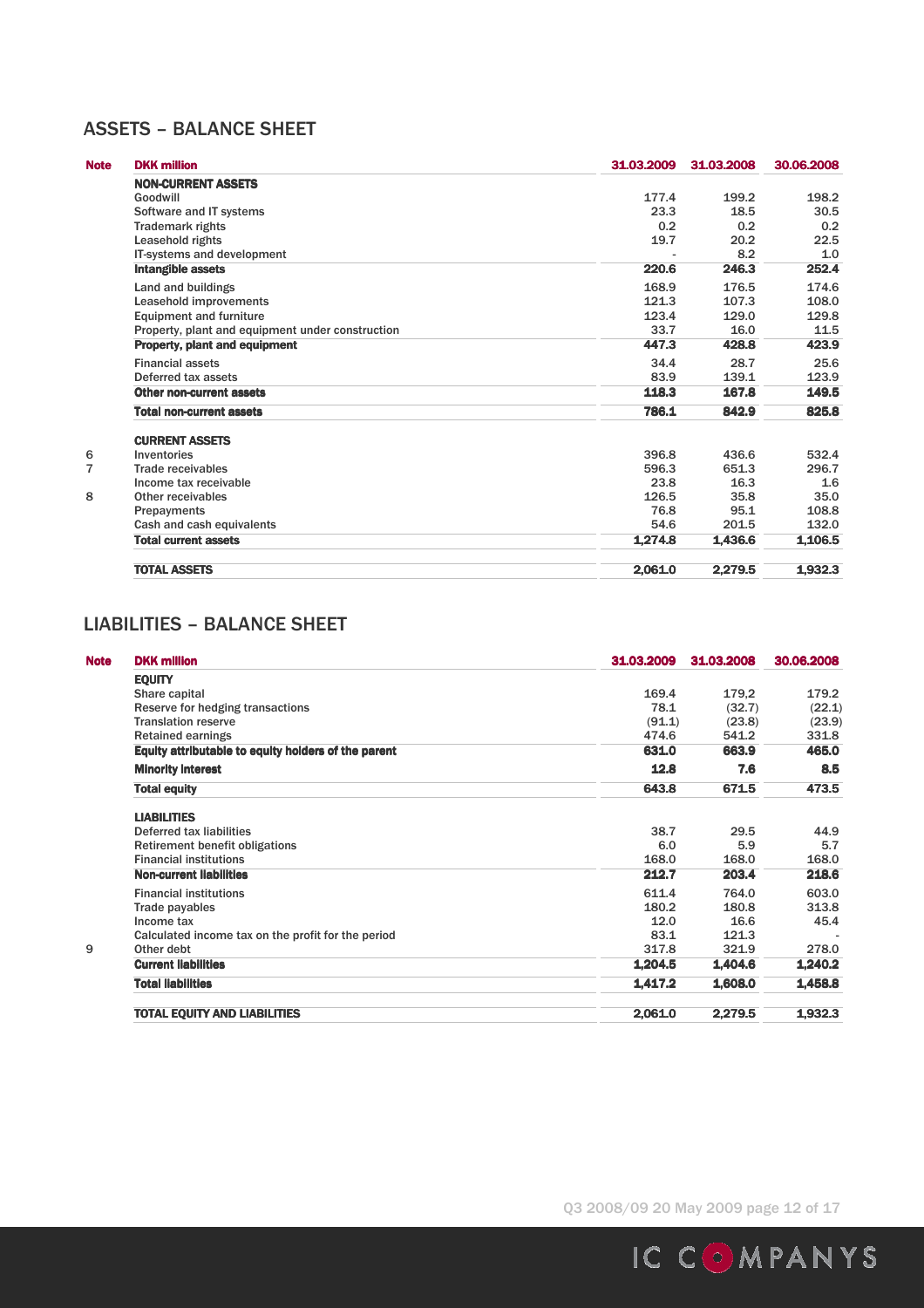# MOVEMENTS IN EQUITY

| <b>DKK million</b>                             | Share-<br>capital | <b>Reserve for</b><br>hedging<br>transactions | <b>Translation Retained</b> | reserve earnings         | <b>Total</b> | <b>Minority</b><br><b>interest</b> | <b>Total</b> |
|------------------------------------------------|-------------------|-----------------------------------------------|-----------------------------|--------------------------|--------------|------------------------------------|--------------|
| Equity at 1 July 2008                          | 179.2             | (22.1)                                        | (23.9)                      | 331.8                    | 465.0        | 8.5                                | 473.5        |
| <b>Currency translations of subsidiaries</b>   |                   |                                               | (67.2)                      |                          | (67.2)       | ٠                                  | (67.2)       |
| Gain/loss on derivative financial instruments  | ۰.                | 100.2                                         | $\overline{\phantom{0}}$    | $\overline{\phantom{a}}$ | 100.2        | ٠                                  | 100.2        |
| Net income(loss) recognised directly on equity |                   | 100.2                                         | (67.2)                      | -                        | 33.0         | ٠                                  | 33.0         |
| Profit for the year                            |                   |                                               | $\overline{\phantom{a}}$    | 206.5                    | 206.5        | 7.0                                | 213.5        |
| Total recognised income for the year           |                   | 100.2                                         | (67.2)                      | 206.5                    | 239.5        | 7.0                                | 246.5        |
| Capital reduction                              | (9.8)             |                                               | $\overline{\phantom{a}}$    | 9.8                      |              | $\overline{\phantom{a}}$           |              |
| Transactions between majority and minorities   |                   | $\overline{\phantom{a}}$                      | $\overline{\phantom{a}}$    |                          |              | 1.2                                | 1.2          |
| Share buyback                                  |                   | $\overline{\phantom{a}}$                      | $\overline{\phantom{a}}$    | (13.1)                   | (13.1)       | $\overline{\phantom{a}}$           | (13.1)       |
| Dividend paid                                  |                   |                                               | $\overline{\phantom{a}}$    | (66.0)                   | (66.0)       | (3.9)                              | (69.9)       |
| Recognition of share-based payments            |                   |                                               | $\overline{\phantom{a}}$    | 5.6                      | 5.6          | $\overline{\phantom{a}}$           | 5.6          |
| Equity at 31 March 2009                        | 169.4             | 78.1                                          | (91.1)                      | 474.6                    | 631.0        | 12.8                               | 643.8        |

| <b>DKK million</b>                                                    | Share-<br>capital        | <b>Reserve for</b><br>hedging<br><b>transactions</b> | <b>Translation Retained</b> | reserve earnings | <b>Total</b> | <b>Minority</b><br><b>interest</b> | <b>Total</b> |
|-----------------------------------------------------------------------|--------------------------|------------------------------------------------------|-----------------------------|------------------|--------------|------------------------------------|--------------|
| Equity at 1 July 2007                                                 | 183.9                    | (4.7)                                                | (10.7)                      | 391.0            | 559.5        | 7.1                                | 566.6        |
| Currency translations of subsidiaries                                 | $\overline{\phantom{a}}$ |                                                      | (13.1)                      | ۰                | (13.1)       | ٠                                  | (13.1)       |
| Gain/loss on derivative financial instruments                         | ٠                        | (28.0)                                               |                             | ٠                | (28.0)       | ۰.                                 | (28.0)       |
| Net income(loss) recognised directly on equity                        | ٠                        | (28.0)                                               | (13.1)                      |                  | (41.1)       | ٠                                  | (41.1)       |
| Profit for the year                                                   | ٠                        |                                                      | $\overline{\phantom{a}}$    | 307.5            | 307.5        | 4.4                                | 309.7        |
| Total recognised income for the year                                  | ٠                        | (28.0)                                               | (13.1)                      | 307.5            | 266.4        | 4.4                                | 270.8        |
| Capital reduction                                                     | (5.8)                    |                                                      |                             | 5.8              |              | $\overline{\phantom{a}}$           |              |
| Share buyback                                                         |                          |                                                      | $\overline{\phantom{a}}$    | (124.0)          | (124.0)      | $\blacksquare$                     | (124.0)      |
| Dividend paid                                                         |                          |                                                      | $\overline{\phantom{a}}$    | (70.0)           | (70.0)       | (3.9)                              | (73.9)       |
| Recognition of share-based payments                                   |                          |                                                      |                             | 5.5              | 5.5          | $\blacksquare$                     | 5.5          |
| Issue of share-based payment plans                                    | 1.1                      |                                                      |                             | 25.4             | 26.5         | $\blacksquare$                     | 26.5         |
| Equity at 31 March 2008                                               | 179.2                    | (32.7)                                               | (23.8)                      | 541.2            | 663.9        | 7.6                                | 671.5        |
| <b>Development in treasury shares</b><br>Treasury shares 30 June 2008 | 1,318,882                |                                                      |                             |                  |              |                                    |              |

| Treasury shares at 19 May 2009      | 342.057 |
|-------------------------------------|---------|
| Cancellation of shares bought back  | 976.825 |
| <b>Treasury shares oo sanc 2000</b> | ------- |

At the annual general meeting of IC Companys held on 22 October 2008, a resolution was adopted to reduce the company's share capital by the number of shares which were bought back under the share buyback programmes in the period 3 January 2008 to 29 July 2008. The resolution was announced to the Danish Commerce and Companies Agency. As no objections against the capital reduction were received within the three-month period, the reduction was registered at the Danish Commerce and Companies Agency on 26 January 2009. After the completion of the reduction, the company's share capital is DKK 169,428,070 nominal value, consisting of 16,942,807 shares of DKK 10 nominal value each.

Q3 2008/09 20 May 2009 page 13 of 17

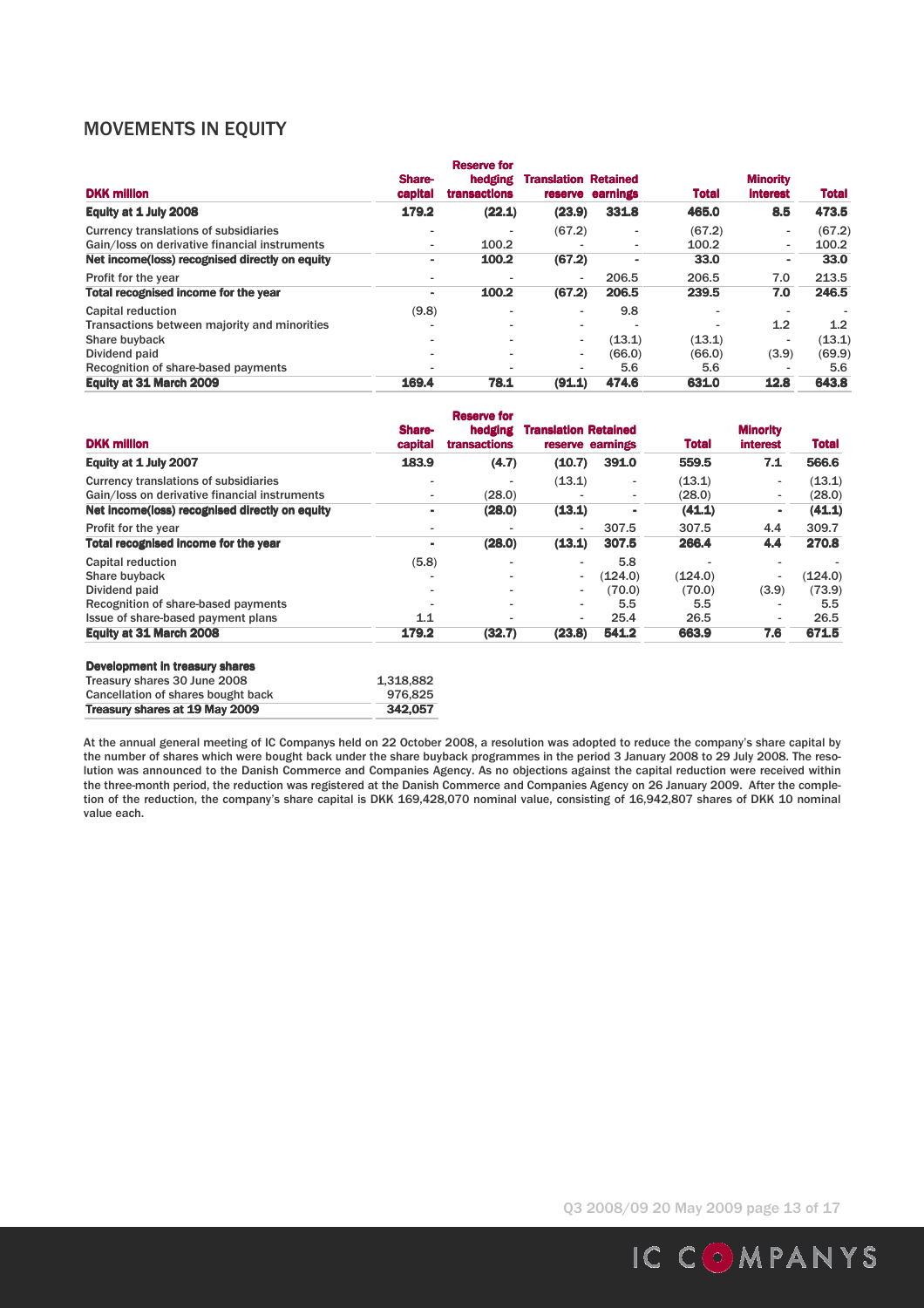# GROUP CASH FLOW STATEMENT

| <b>DKK million</b>                                            | Q <sub>3</sub><br>2008/09<br>3 months | <b>Q3</b><br>2007/08<br>3 months | 2008/09<br>9 months | 2007/08<br>9 months | 2007/08<br>12 months |
|---------------------------------------------------------------|---------------------------------------|----------------------------------|---------------------|---------------------|----------------------|
| <b>CASH FLOW FROM OPERATING ACTIVITIES</b>                    |                                       |                                  |                     |                     |                      |
| <b>Operating profit</b>                                       | 116.2                                 | 152.5                            | 318.3               | 453.1               | 349.3                |
| Reversed depreciation and impairment losses and profit/(loss) |                                       |                                  |                     |                     |                      |
| on sale of non-current assets                                 | 28.5                                  | 27.5                             | 94.2                | 78.4                | 112.8                |
| Reversed cost for share-based payment plans                   | 1.8                                   | 1.8                              | 5.6                 | 5.5                 | 6.2                  |
| Other adjustments                                             | (0.9)                                 | (5.0)                            | (35.5)              | (13.5)              | (9.4)                |
| Change in working capital                                     | (135.6)                               | (225.5)                          | (190.7)             | (364.4)             | (32.7)               |
| Cash flow from operating activities before financial items    | 10.0                                  | (48.8)                           | 191.9               | 159.1               | 426.2                |
| <b>Financial income received</b>                              | 7.1                                   | 8.1                              | 16.2                | 19.1                | 12.9                 |
| Financial expenses paid                                       | (10.1)                                | (14.4)                           | (37.9)              | (39.1)              | (45.3)               |
| <b>Cash flow from ordinary activities</b>                     | 7.0                                   | (55.1)                           | 170.2               | 139.1               | 393.8                |
| Income tax paid                                               | (17.7)                                | (10.3)                           | (47.4)              | (34.6)              | (53.8)               |
| Total net cash flow from operating activities                 | (10.7)                                | (65.4)                           | 122.8               | 104.5               | 340.1                |
| <b>CASH FLOW FROM INVESTING ACTIVITIES</b>                    |                                       |                                  |                     |                     |                      |
| Sale of activities                                            | 10.5                                  |                                  | 10.5                |                     |                      |
| Purchase of intangible assets                                 | (3.7)                                 | (5.2)                            | (6.6)               | (16.0)              | (26.7)               |
| Purchase of property, plant and equipment                     | (32.1)                                | (26.8)                           | (110.8)             | (85.9)              | (113.9)              |
| Change in deposits and other financial assets                 | (7.9)                                 | 0.4                              | (8.8)               | (4.7)               | (1.2)                |
| Purchase and sale of other non-current assets                 | 1.0                                   | 0.4                              | 2.5                 | 0.6                 | 3.4                  |
| <b>Total net cash flow from investing activities</b>          | (32.2)                                | (31.2)                           | (113.2)             | (106.0)             | (138.4)              |
| Total net cash flow from operating- and investing activities  | (42.9)                                | (96.6)                           | 9.6                 | (1.5)               | 201.6                |
| <b>CASH FLOW FROM FINANCING ACTIVITIES</b>                    |                                       |                                  |                     |                     |                      |
| Share buyback                                                 |                                       | (95.1)                           | (13.1)              | (124.0)             | (237.8)              |
| Dividends paid                                                |                                       |                                  | (69.9)              | (73.9)              | (73.9)               |
| Proceeds from exercise of share-based payment plans           |                                       |                                  |                     | 26.5                | 26.4                 |
| <b>Total net cash flow from financing activities</b>          |                                       | (95.1)                           | (83.0)              | (171.4)             | (285.3)              |
| <b>CASH FLOW FOR THE PERIOD</b>                               | (42.9)                                | (191.7)                          | (73.4)              | (172.9)             | (83.7)               |
| <b>CASH AND CASH EQUIVALENTS</b>                              |                                       |                                  |                     |                     |                      |
| Cash and cash equivalents, beginning of period                | (512.5)                               | (369.9)                          | (471.0)             | (389.6)             | (389.6)              |
| Currency translation adjustment of cash, beginning of period  | (1.4)                                 | (0.9)                            | (12.4)              |                     | 2.3                  |
| Cash flow for the period                                      | (42.9)                                | (191.7)                          | (73.4)              | (172.9)             | (83.7)               |
| Cash and cash equivalents, end of period                      | (556.8)                               | (562.5)                          | (556.8)             | (562.5)             | (471.0)              |

Q3 2008/09 20 May 2009 page 14 of 17

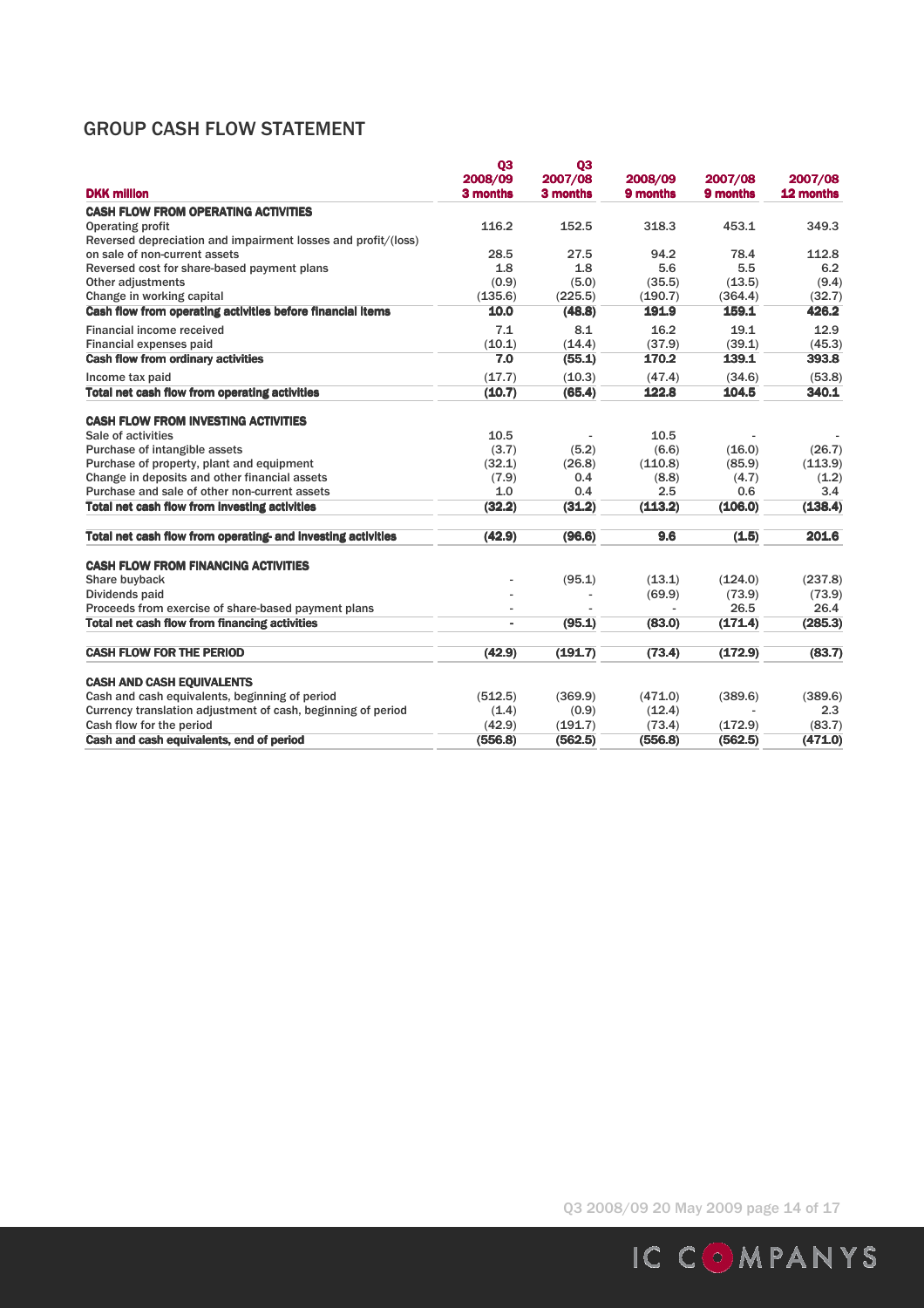## **NOTES**

## 1. Accounting policies

The interim financial report is prepared in accordance with IAS 34 "Interim Financial Reporting" and additional Danish disclosure requirements to the interim financial reports for listed companies.

The accounting policies applied in the interim financial report are unchanged with respect to the Company's Annual Report for 2007/08. For more information on the accounting policies, we refer to our Annual Report for 2007/08. A few reclassifications are made in the notes to the financial statements, which have had no affect on the income statement, the balance sheet and the equity in the comparative year.

## 2. Seasonability

The Group's business area is influenced by seasonal fluctuations. These fluctuations are attributable to seasonality in deliveries to wholesale customers and a sales season of the Group's products that varies over the year in retail and outlet operations. The Group's wholesale peak quarters are historically first and third quarter. By association, revenue and operating profit vary in the various reporting periods, and interim financial reports are not necessarily indicative of future trends. Results of the individual quarters are therefore not reliable sources in terms of projecting the Group's development.

### 3. Sharebased remuneration

#### Stock option grants in 2008/09

The Executive stock option programme for the current Executive Board comprised 142,302 stock options as at 30 June 2008.

The Board of Directors granted Anders Cleemann 30,000 stock options after his appointment to the Executive Team. The stock options granted give admittance to – in immediate continuation of the company's release of the annual report for 2008/09, 2009/10 and 2010/11 - against payment in cash - to buy 10,000 shares annually. By the use of the Black & Scholes model and under the assumption of an exercise price of DKK 163 plus 5% per annum, a volatility of 25 per cent annually, an expected yield of 2.8% and a risk-free rate of return of 4.40 per cent annually, the market value of the stock options can be assessed to DKK 0.3 million.

The Board of Directors has also granted Peter Fabrin 30,000 stock options. The stock options granted give admittance to – in immediate continuation of the company's release of the annual report for 2008/09, 2009/10 and 2010/11 – against payment in cash – to buy 10,000 shares annually.

By the use of the Black & Scholes model, and under the assumption of an exercise price of DKK 113 plus 5% per annum, a volatility of 35 per cent annually, an expected yield of 4.1% and a risk-free rate of return of 4.0 per cent annually, the market value of the stock options can be assessed to DKK 0.3 million.

The Executive stock option programme to the previous Executive Board comprised as at 30 June 2008 60,000 unexercised stock options. In the financial year 2008/09, 40,000 stock options lapsed as unexercised stock options for one year cannot be transferred to a subsequent year.

Q3 2008/09 20 May 2009 page 15 of 17

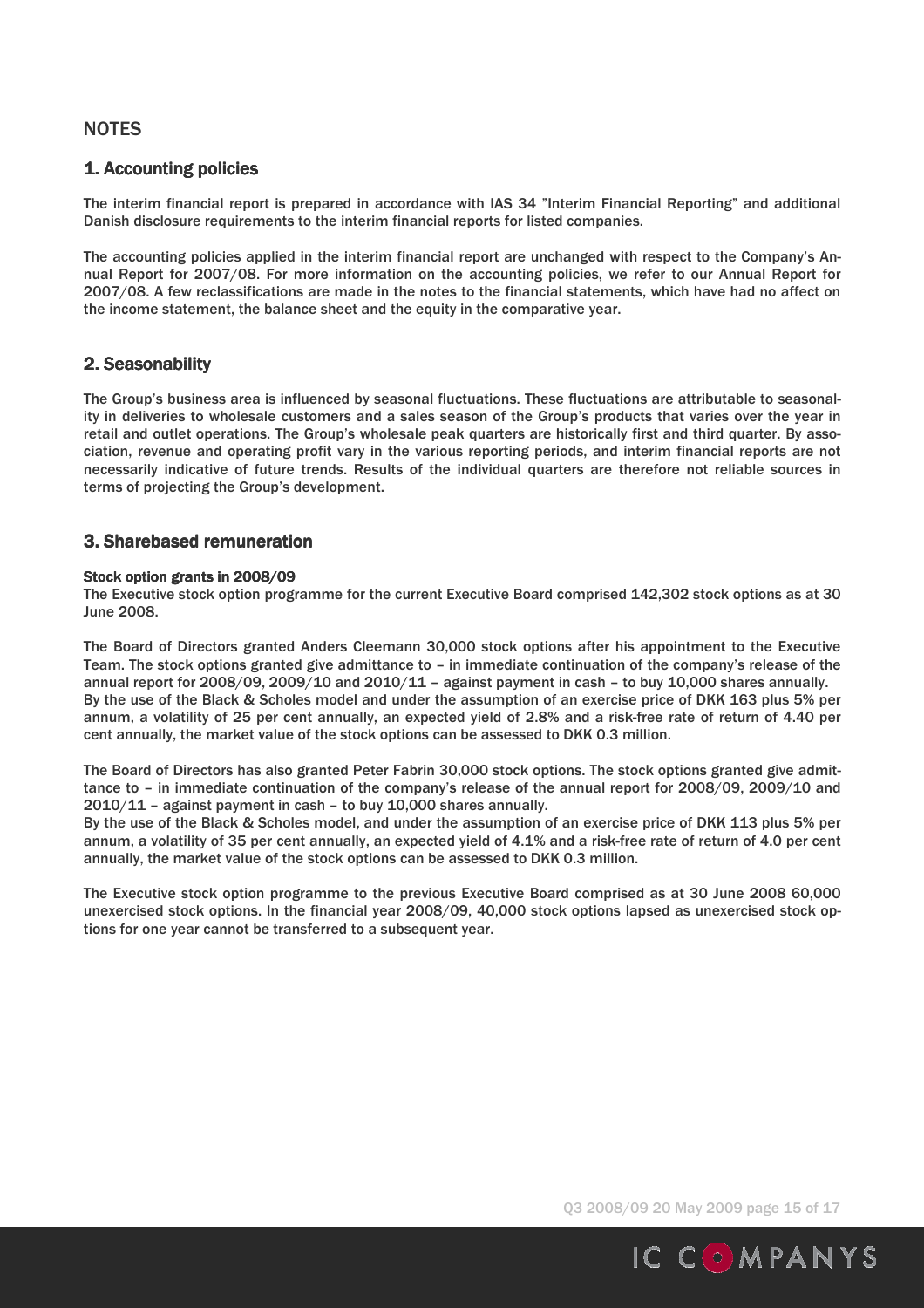# 4. Revenue country breakdown

| <b>DKK million</b> | Q3<br>2008/09 | Q3<br>2007/08 | <b>Growth</b> | 9 months<br>2008/09 | 9 months<br>2007/08 | <b>Growth</b> |
|--------------------|---------------|---------------|---------------|---------------------|---------------------|---------------|
| <b>Denmark</b>     | 206           | 222           | $-7%$         | 626                 | 624                 | 0%            |
| Sweden             | 200           | 241           | $-17%$        | 625                 | 693                 | -10%          |
| Norway             | 99            | 111           | $-11%$        | 293                 | 297                 | $-1%$         |
| <b>Holland</b>     | 63            | 79            | $-21%$        | 216                 | 239                 | $-10%$        |
| <b>Finland</b>     | 65            | 62            | 4%            | 171                 | 156                 | 9%            |
| <b>Belgium</b>     | 53            | 58            | $-10%$        | 156                 | 165                 | $-5%$         |
| Germany            | 53            | 50            | 4%            | 155                 | 142                 | 10%           |
| UK and Ireland     | 49            | 52            | $-6%$         | 138                 | 147                 | $-6%$         |
| Switzerland        | 38            | 32            | 21%           | 114                 | 94                  | 21%           |
| Canada             | 39            | 39            | 2%            | 97                  | 93                  | 3%            |
| Poland             | 23            | 28            | $-15%$        | 91                  | 92                  | $-1%$         |
| Austria            | 14            | 16            | $-13%$        | 55                  | 52                  | 7%            |
| Russia             | 13            | 16            | $-20%$        | 51                  | 50                  | 2%            |
| France             | 16            | 16            | 5%            | 45                  | 43                  | 5%            |
| Spain              | 11            | 21            | $-44%$        | 33                  | 53                  | -39%          |
| Other              | 61            | 61            | $-1%$         | 178                 | 179                 | $-1%$         |
| <b>Total</b>       | 1.003         | 1,104         | $-9%$         | 3.044               | 3.119               | $-2%$         |

# 5. Revenue brand breakdown

| <b>DKK million</b>                | Q3<br>2008/09 | 03<br>2007/08 | <b>Growth</b> | 9 months<br>2008/09 | 9 months<br>2007/08 | Growth |
|-----------------------------------|---------------|---------------|---------------|---------------------|---------------------|--------|
|                                   |               | 266           |               |                     |                     | 5%     |
| <b>Peak Performance</b>           | 256           |               | $-4%$         | 853                 | 814                 |        |
| <b>Tiger of Sweden</b>            | 135           | 155           | $-13%$        | 374                 | 421                 | $-11%$ |
| <b>InWear</b>                     | 106           | 154           | $-31%$        | 339                 | 441                 | $-23%$ |
| Jackpot                           | 108           | 133           | $-19%$        | 329                 | 355                 | $-7%$  |
| <b>Matinique</b>                  | 72            | 79            | $-10%$        | 233                 | 239                 | $-3%$  |
| Cottonfield                       | 68            | 87            | $-21%$        | 223                 | 240                 | $-7%$  |
| Part Two                          | 77            | 69            | 11%           | 195                 | 175                 | 12%    |
| <b>By Malene Birger</b>           | 74            | 67            | 12%           | 179                 | 154                 | 16%    |
| <b>Saint Tropez</b>               | 39            | 35            | 12%           | 129                 | 113                 | 15%    |
| Soaked in Luxury                  | 33            | 27            | 24%           | 94                  | 82                  | 16%    |
| <b>Designers Remix Collection</b> | 28            | 24            | 16%           | 68                  | 57                  | 18%    |
| <b>Total Groups own brands</b>    | 996           | 1.096         | $-9%$         | 3.016               | 3.091               | $-2%$  |
| Other                             | 7             | 8             | $-6%$         | 28                  | 28                  | $-1%$  |
| <b>Total</b>                      | 1,003         | 1.104         | $-9%$         | 3.044               | 3.119               | $-2%$  |

# 6. Inventory

| <b>DKK</b> million                  | 31.03.2009 | 31.03.2008 | 30.06.2008 |
|-------------------------------------|------------|------------|------------|
| Raw materials and consumables       | 12.9       | 19.2       | 35.3       |
| Finished goods and goods for resale | 359.5      | 387.8      | 361.7      |
| Goods in transit                    | 24.4       | 29.6       | 135.4      |
| <b>Inventories total</b>            | 396.8      | 436.6      | 532.4      |
| <b>DKK</b> million                  | 31.03.2009 | 31.03.2008 | 30.06.2008 |
| Write downs at 1 July               | 98.6       | 90.9       | 90.9       |
| Write downs, additions              | 60.7       | 32.4       | 62.7       |
| Write downs, reversals              | (31.2)     | (53.3)     | (55.0)     |
| <b>Write-downs total</b>            | 128.1      | 70.0       | 98.6       |

Q3 2008/09 20 May 2009 page 16 of 17